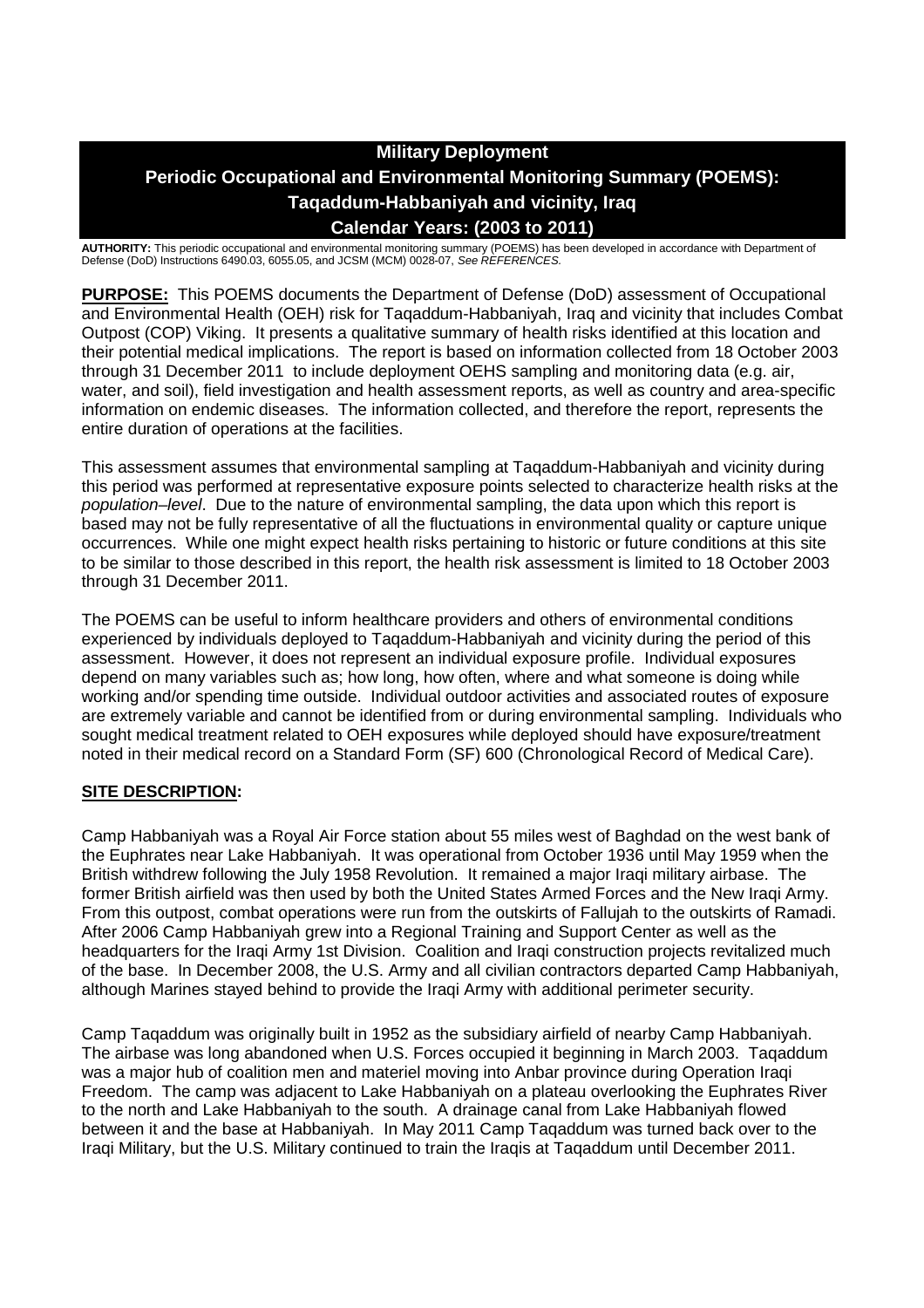COP Viking was located outside the rural city of Saqlawiyah in Anbar Province in central Iraq. The city is situated between Habbaniyah and Fallujah and sits on a major freeway. An extensive canal network runs through the area and agriculture is important to the Saqlawiyans.

**SUMMARY:** Conditions that may pose a Moderate or greater health risk are summarized in Table 1. Table 2 provides population based risk estimates for identified OEH conditions at Taqaddum-Habbiniyah and vicinity. As indicated in the detailed sections that follow Table 2, controls established to reduce health risk were factored into this assessment. In some cases, e.g. ambient air, specific controls are noted, but not routinely available/feasible.

> Page 2 of 26 Reviewed by CENTCOM SG (19 February 2013) Final Approval Date (29 October 2013)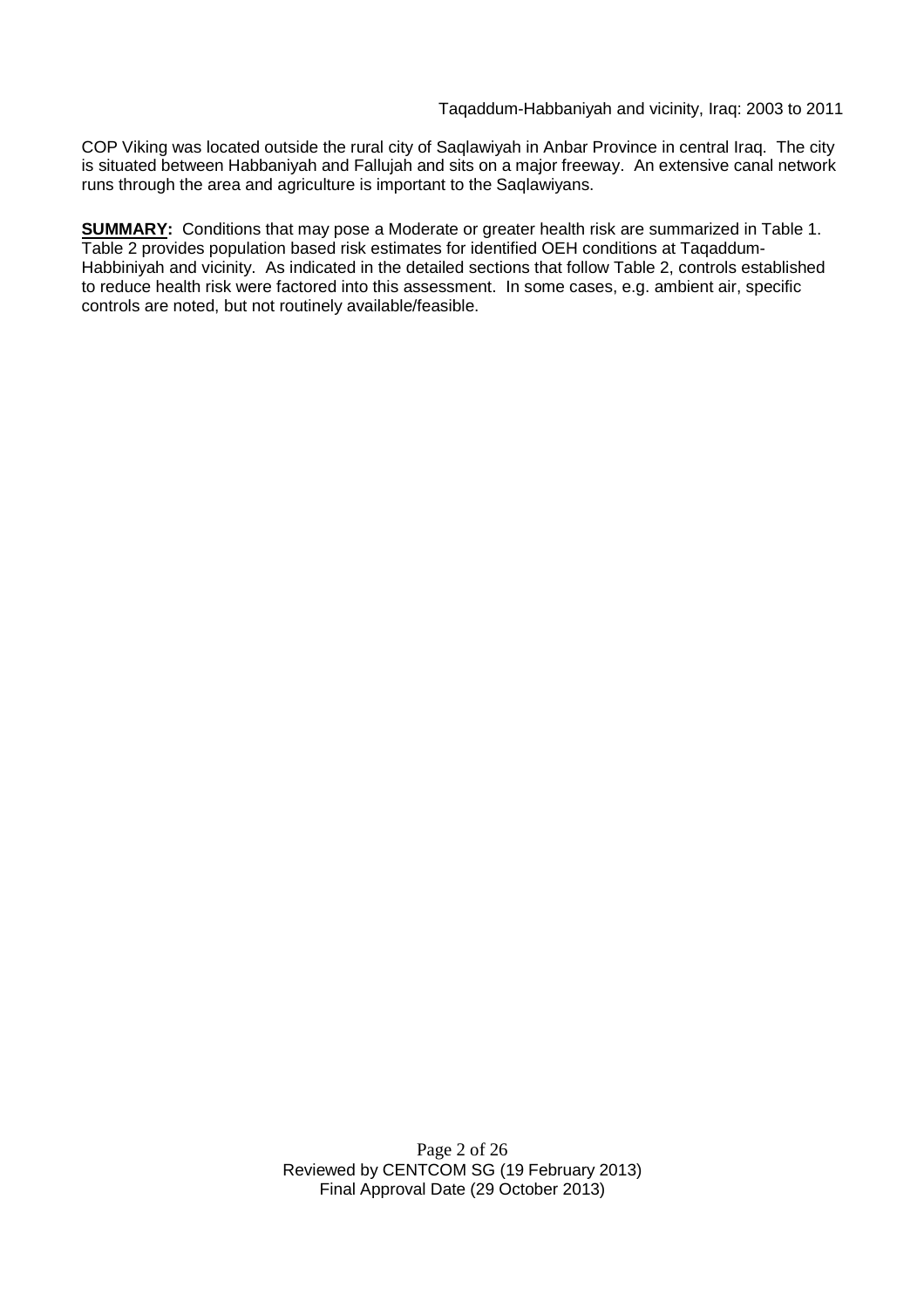### **Table 1: Summary of Occupational and Environmental Conditions with MODERATE or Greater Health Risk**

*Short-term health risks & medical implications:*

The following may have caused acute health effects in some personnel during deployment at Taqaddum-Habbaniyah and vicinity that includes COP Viking:

Inhalable coarse particulate matter less than 10 micrometers in diameter (PM<sub>10</sub>); food/waterborne diseases (e.g., bacterial diarrhea, hepatitis A, typhoid fever, diarrhea-cholera, diarrhea-protozoal, brucellosis, hepatitis E); other endemic diseases (malaria, cutaneous leishmaniasis, Crimean-Congo hemorrhagic fever, sandfly fever, typhus-miteborne, leptospirosis, schistosomiasis, Tuberculosis (TB), rabies, Q fever); and heat stress. For food/waterborne diseases (e.g., bacterial diarrhea, hepatitis A, typhoid fever, diarrhea-cholera, diarrhea-protozoal, brucellosis, hepatitis E), if ingesting local food and water, the health effects can temporarily incapacitate personnel (diarrhea) or result in prolonged illness (hepatitis A, typhoid fever, brucellosis, hepatitis E). Risks from food/waterborne diseases may have been reduced with preventive medicine controls and mitigation, which includes hepatitis A and typhoid fever vaccinations and only drinking from approved water sources in accordance with standing CENTCOM policy. For other vector-borne endemic diseases (malaria, cutaneous leishmaniasis, Crimean-Congo hemorrhagic fever, sandfly fever, typhus-miteborne), these diseases may constitute a significant risk due to exposure to biting vectors; risk reduced to Low by proper wear of the treated uniform, application of repellent to exposed skin and bed net, and appropriate chemoprophylaxis. For water contact diseases (leptospirosis, schistosomiasis) activities involving extensive contact with surface water increase risk. For respiratory diseases (TB), personnel in close-quarter conditions could have been at risk for person-to-person spread. Animal contact diseases (rabies, Q fever), pose year-round risk. For heat stress, risk can be greater during April through October and greater for susceptible persons including those older than 45 years, of low fitness level, unacclimatized, or with underlying medical conditions. Risks from heat stress may have been reduced with preventive medicine controls, work-rest cycles, and mitigation.

Air quality: For PM<sub>10</sub> and for PM<sub>2.5</sub> (although the PM<sub>2.5</sub> overall short-term risk was 'Low'), exposures may result in mild to more serious short-term health effects (e.g., eye, nose or throat and lung irritation) in some personnel while at this site, particularly exposures to high levels of dust such as during high winds or dust storms. For  $PM_{10}$  and  $PM_{2.5}$ , certain subgroups of the deployed forces (e.g., those with pre-existing asthma/cardio-pulmonary conditions) are at greatest risk of developing notable health effects. Although not enough samples were taken near the burn pits to evaluate short-term risk, there was a burn pit utilized at Camp Taqaddum – see section 10.3. For burn pits, exposures to high levels of  $PM_{10}$  and PM<sub>2.5</sub> in the smoke may also result in mild to more serious short-term health effects (e.g., eye, nose or throat and lung irritation) in some personnel and certain subgroups while at this site. Although most short-term health effects from exposure to particulate matter and burn pit smoke should have resolved post-deployment, providers should be prepared to consider the relationship between deployment exposures and current complaints. Some individuals may have sought treatment for acute respiratory irritation during their time at Camp Taqaddum, Camp Habbaniyah and Combat Outpost (COP) Viking, Iraq. Personnel who reported with symptoms or required treatment while at this site should have exposure and treatment noted in medical record (e.g., electronic medical record and/or on a Standard Form (SF) 600 (*Chronological Record of Medical Care*).

#### *Long-term health risks & medical implications:*

The following may have caused chronic health effects in some personnel during deployment at Taqaddum-Habbaniyah and vicinity that includes COP Viking:

The hazards associated with potential long-term health effects at Camp Taqaddum, Camp Habbaniyah and Combat Outpost (COP) Viking, Iraq, include Leishmaniasis-visceral infection. is transmitted by sand flies. Visceral leishmaniasis (a more latent form of the disease) causes a severe febrile illness, which typically requires hospitalization with convalescence over 7 days. The leishmaniasis parasites may survive for years in infected individuals. Consequently, this infection may go unrecognized until infections become symptomatic years later.

Air quality: Although particulate matter less than 10 micrometers in diameter (PM<sub>10</sub>) was not evaluated for long-term risk due to lack of available health guidelines, the area was a dusty desert environment. In addition, though there were not enough burn pit samples available for long-term assessment, there was a burn pit present at Camp Taqaddum – see section 10.3. For inhalational exposure to high levels of dust,  $PM_{10}$  and  $PM_{2.5}$ , such as during high winds or dust storms, and for exposure to burn pit smoke, it is considered possible that some otherwise healthy personnel who were exposed for a long-term period to dust and particulate matter could develop certain health conditions (e.g., reduced lung function, cardiopulmonary disease). Personnel with a history of asthma or cardiopulmonary disease could potentially be more likely to develop such chronic health conditions. While the dust and particulate matter exposures and exposures to burn pits are acknowledged, at this time there were no specific recommended, post-deployment medical surveillance evaluations or treatments. Providers should still consider overall individual health status (e.g., any underlying conditions/susceptibilities) and any potential unique individual exposures (such as burn pits, incinerators, occupational or specific personal dosimeter data) when assessing individual concerns. Certain individuals may need to be followed/evaluated for specific occupational

> Page 3 of 26 Reviewed by CENTCOM SG (19 February 2013) Final Approval Date (29 October 2013)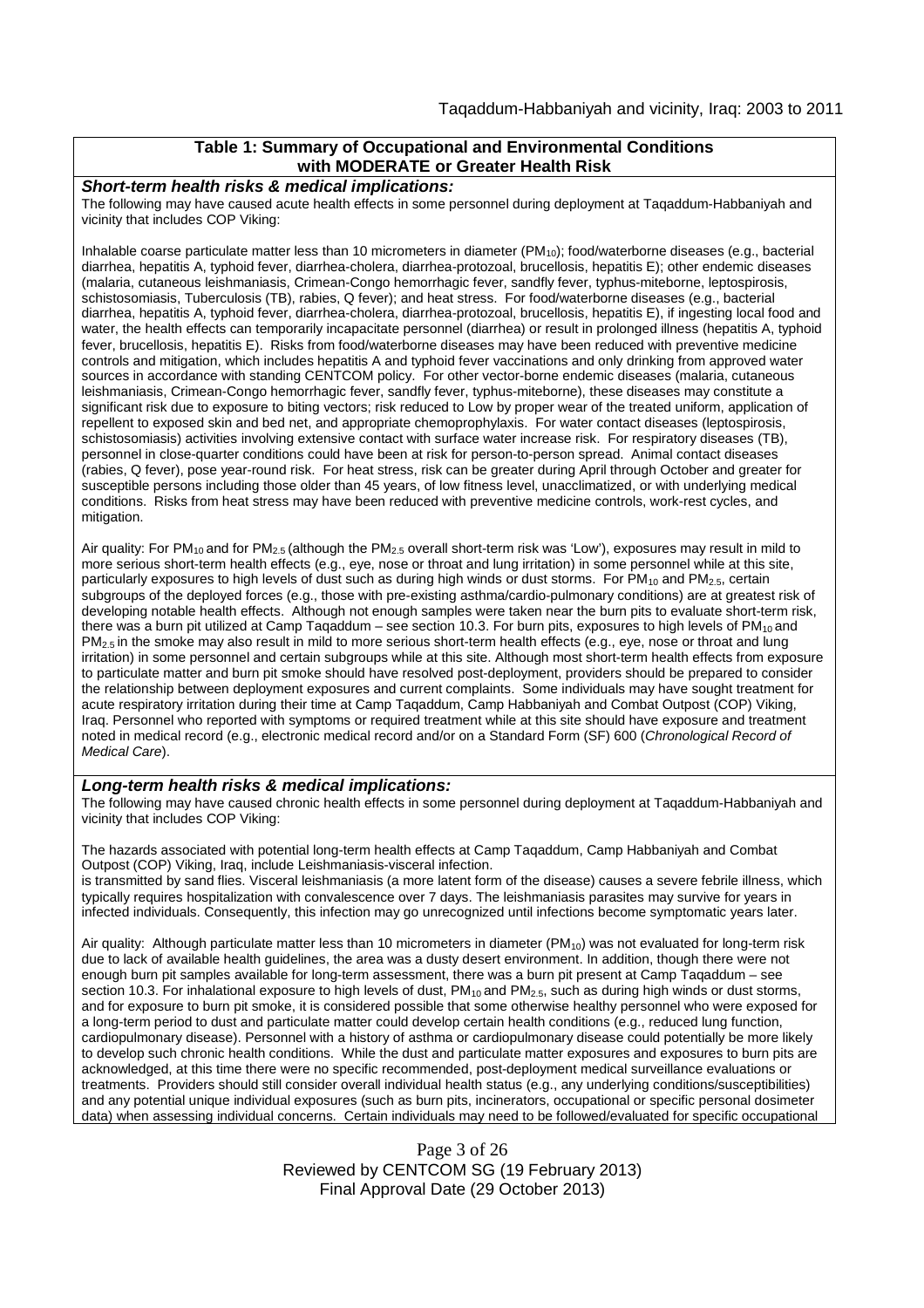exposures/injuries (e.g., annual audiograms as part of the medical surveillance for those enrolled in the Hearing Conservation Program; and personnel covered by Respiratory Protection Program and/or Hazardous Waste/Emergency Responders Medical Surveillance)

> Page 4 of 26 Reviewed by CENTCOM SG (19 February 2013) Final Approval Date (29 October 2013)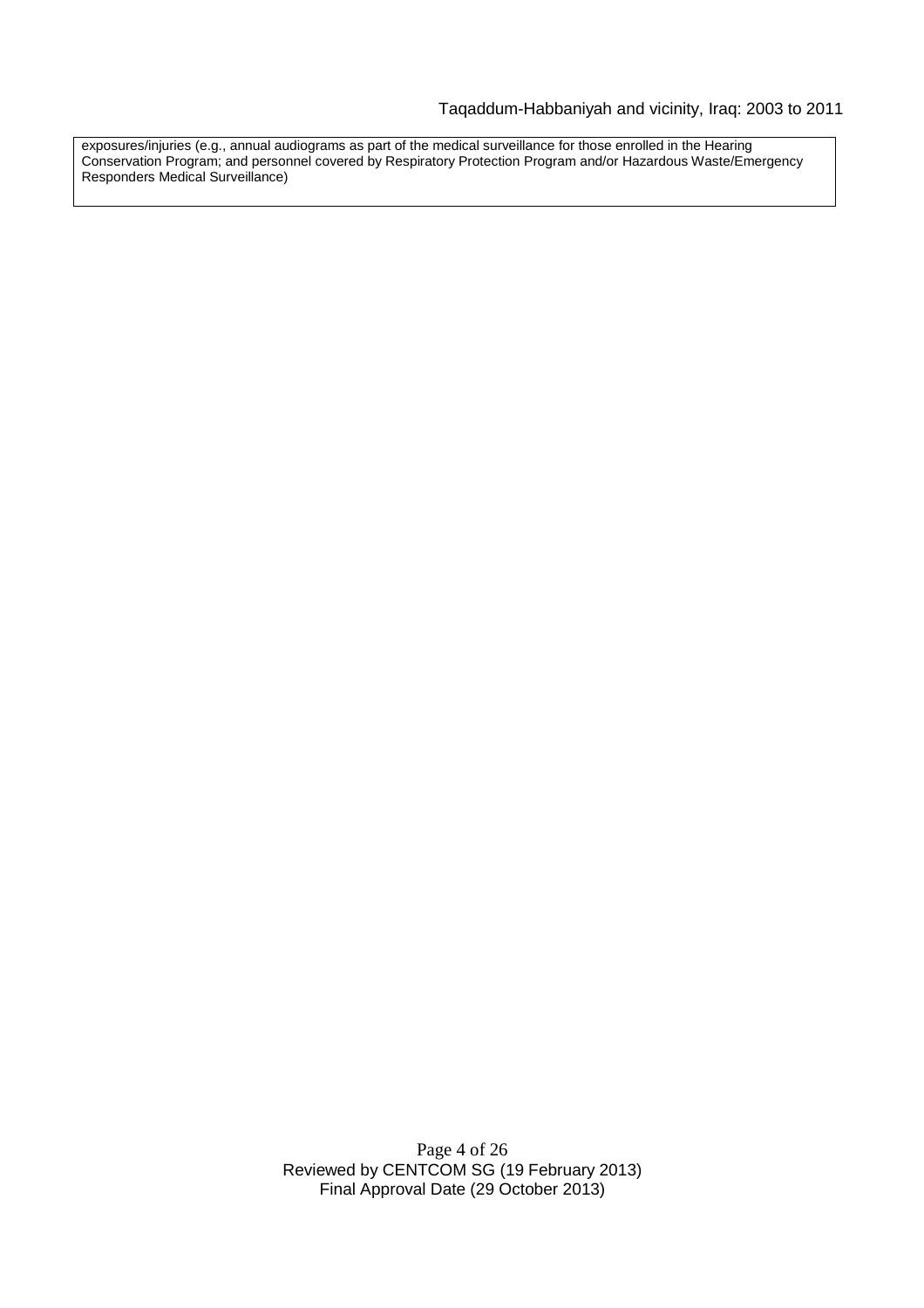| Table 2. Population-Based Health Risk Estimates - Tagaddum-Habbaniyah and vicinity that includes |  |
|--------------------------------------------------------------------------------------------------|--|
| COP Viking $1, 2$                                                                                |  |

| Source of<br><b>Identified Health</b><br>Risk <sup>3</sup>                       | Unmitigated Health Risk Estimate <sup>4</sup>                                                                                                                                                                                                                                                                                                                                                                                                                                                                                                               | <b>Control Measures</b><br>Implemented                                                                                                                                                                              | <b>Residual Health Risk Estimate<sup>4</sup></b>                                                                                                                                                                                                                                                                                                                                                                                                                                                                                                            |
|----------------------------------------------------------------------------------|-------------------------------------------------------------------------------------------------------------------------------------------------------------------------------------------------------------------------------------------------------------------------------------------------------------------------------------------------------------------------------------------------------------------------------------------------------------------------------------------------------------------------------------------------------------|---------------------------------------------------------------------------------------------------------------------------------------------------------------------------------------------------------------------|-------------------------------------------------------------------------------------------------------------------------------------------------------------------------------------------------------------------------------------------------------------------------------------------------------------------------------------------------------------------------------------------------------------------------------------------------------------------------------------------------------------------------------------------------------------|
| <b>AIR</b>                                                                       |                                                                                                                                                                                                                                                                                                                                                                                                                                                                                                                                                             |                                                                                                                                                                                                                     |                                                                                                                                                                                                                                                                                                                                                                                                                                                                                                                                                             |
| Particulate<br>matter less than<br>10 microns in<br>diameter (PM <sub>10</sub> ) | Short-term: Low to High, Daily levels<br>vary, acute health effects (e.g., upper<br>respiratory tract irritation) more<br>pronounced during peak days. More<br>serious effects are possible in<br>susceptible persons (e.g., those with<br>asthma/existing respiratory diseases).<br>Long-term: No health guidelines                                                                                                                                                                                                                                        | Limiting strenuous<br>physical activities when air<br>quality is especially poor;<br>and actions such as<br>closing tent flaps,<br>windows, and doors.                                                              | Short-term: Low to High, Daily levels<br>vary, acute health effects (e.g., upper<br>respiratory tract irritation) more<br>pronounced during peak days. More<br>serious effects are possible in<br>susceptible persons (e.g., those with<br>asthma/existing respiratory diseases).<br>Long-term: No health guidelines                                                                                                                                                                                                                                        |
| Particulate<br>matter less than<br>2.5 microns in<br>diameter ( $PM2.5$ )        | Short-term: Low, A majority of the time<br>mild acute (short term) health effects<br>are anticipated; certain peak levels<br>may produce mild eye, nose, or throat<br>irritation in some personnel and pre-<br>existing health conditions (e.g.,<br>asthma, or cardiopulmonary diseases)<br>may be exacerbated.<br>Long-term: Low. A small percentage of<br>personnel may be at increased risk for<br>developing chronic conditions.<br>Particularly those more susceptible to<br>acute effects (e.g., those with<br>asthma/existing respiratory diseases). | Limiting strenuous<br>physical activities when air<br>quality is especially poor;<br>and actions such as<br>closing tent flaps,<br>windows, and doors.                                                              | Short-term: Low, A majority of the time<br>mild acute (short term) health effects<br>are anticipated; certain peak levels<br>may produce mild eye, nose, or throat<br>irritation in some personnel and pre-<br>existing health conditions (e.g.,<br>asthma, or cardiopulmonary diseases)<br>may be exacerbated.<br>Long-term: Low. A small percentage of<br>personnel may be at increased risk for<br>developing chronic conditions.<br>Particularly those more susceptible to<br>acute effects (e.g., those with<br>asthma/existing respiratory diseases). |
| <b>ENDEMIC</b><br><b>DISEASE</b>                                                 |                                                                                                                                                                                                                                                                                                                                                                                                                                                                                                                                                             |                                                                                                                                                                                                                     |                                                                                                                                                                                                                                                                                                                                                                                                                                                                                                                                                             |
| Food<br>borne/Waterborne<br>(e.g., diarrhea-<br>bacteriological)                 | Short-term: Variable, (bacterial<br>diarrhea, hepatitis A, typhoid fever) to<br>Moderate (diarrhea-cholera, diarrhea-<br>protozoal, brucellosis and hepatitis E).<br>If local food/water were consumed, the<br>health effects can temporarily<br>incapacitate personnel (diarrhea) or<br>result in prolonged illness (Hepatitis A,<br>Typhoid fever, Brucellosis, Hepatitis<br>E).                                                                                                                                                                          | Preventive measures<br>include Hepatitis A and<br>Typhoid fever vaccination<br>and consumption of food<br>and water only from<br>approved sources.                                                                  | Short-term: Low to none                                                                                                                                                                                                                                                                                                                                                                                                                                                                                                                                     |
|                                                                                  | Long-term: none identified                                                                                                                                                                                                                                                                                                                                                                                                                                                                                                                                  |                                                                                                                                                                                                                     | Long-term: No data available                                                                                                                                                                                                                                                                                                                                                                                                                                                                                                                                |
| Arthropod Vector<br>Borne                                                        | Short-term: Variable, Moderate for<br>leishmaniasis-cutaneous, Crimean-<br>Congo hemorrhagic fever, sandfly<br>fever and typhus-miteborne; Low for<br>West Nile fever, and Plague.                                                                                                                                                                                                                                                                                                                                                                          | Preventive measures<br>include proper wear of<br>treated uniform,<br>application of repellent to<br>exposed skin, and bed net<br>use, minimizing areas of<br>standing water and<br>appropriate<br>chemoprophylaxis. | Short-term: Low                                                                                                                                                                                                                                                                                                                                                                                                                                                                                                                                             |
|                                                                                  | Long-term: Low (Leishmaniasis-<br>visceral infection)                                                                                                                                                                                                                                                                                                                                                                                                                                                                                                       |                                                                                                                                                                                                                     | Long-term: No data available                                                                                                                                                                                                                                                                                                                                                                                                                                                                                                                                |
| Water-Contact<br>(e.g. wading,<br>swimming)                                      | Short-term: Moderate for leptospirosis<br>and schistosomiasis.                                                                                                                                                                                                                                                                                                                                                                                                                                                                                              |                                                                                                                                                                                                                     | Short-term: Moderate for leptospirosis<br>and schistosomiasis.                                                                                                                                                                                                                                                                                                                                                                                                                                                                                              |
|                                                                                  | Long-term: No data available                                                                                                                                                                                                                                                                                                                                                                                                                                                                                                                                |                                                                                                                                                                                                                     | Long-term: No data available                                                                                                                                                                                                                                                                                                                                                                                                                                                                                                                                |
| Respiratory                                                                      | Short-term: Variable; Moderate for<br>tuberculosis (TB) to Low for<br>meningococcal meningitis.                                                                                                                                                                                                                                                                                                                                                                                                                                                             | Providing adequate living<br>and work space; medical<br>screening; vaccination                                                                                                                                      | Short-term: Low                                                                                                                                                                                                                                                                                                                                                                                                                                                                                                                                             |
|                                                                                  | Long-term: No data available                                                                                                                                                                                                                                                                                                                                                                                                                                                                                                                                |                                                                                                                                                                                                                     | Long-term: No data available                                                                                                                                                                                                                                                                                                                                                                                                                                                                                                                                |
| <b>Animal Contact</b>                                                            | Short-term: Variable; Moderate for<br>rabies and Q-fever, and Low for                                                                                                                                                                                                                                                                                                                                                                                                                                                                                       | Prohibiting contact with,<br>adoption, or feeding of                                                                                                                                                                | Short-term: No data available                                                                                                                                                                                                                                                                                                                                                                                                                                                                                                                               |

Page 5 of 26 Reviewed by CENTCOM SG (19 February 2013) Final Approval Date (29 October 2013)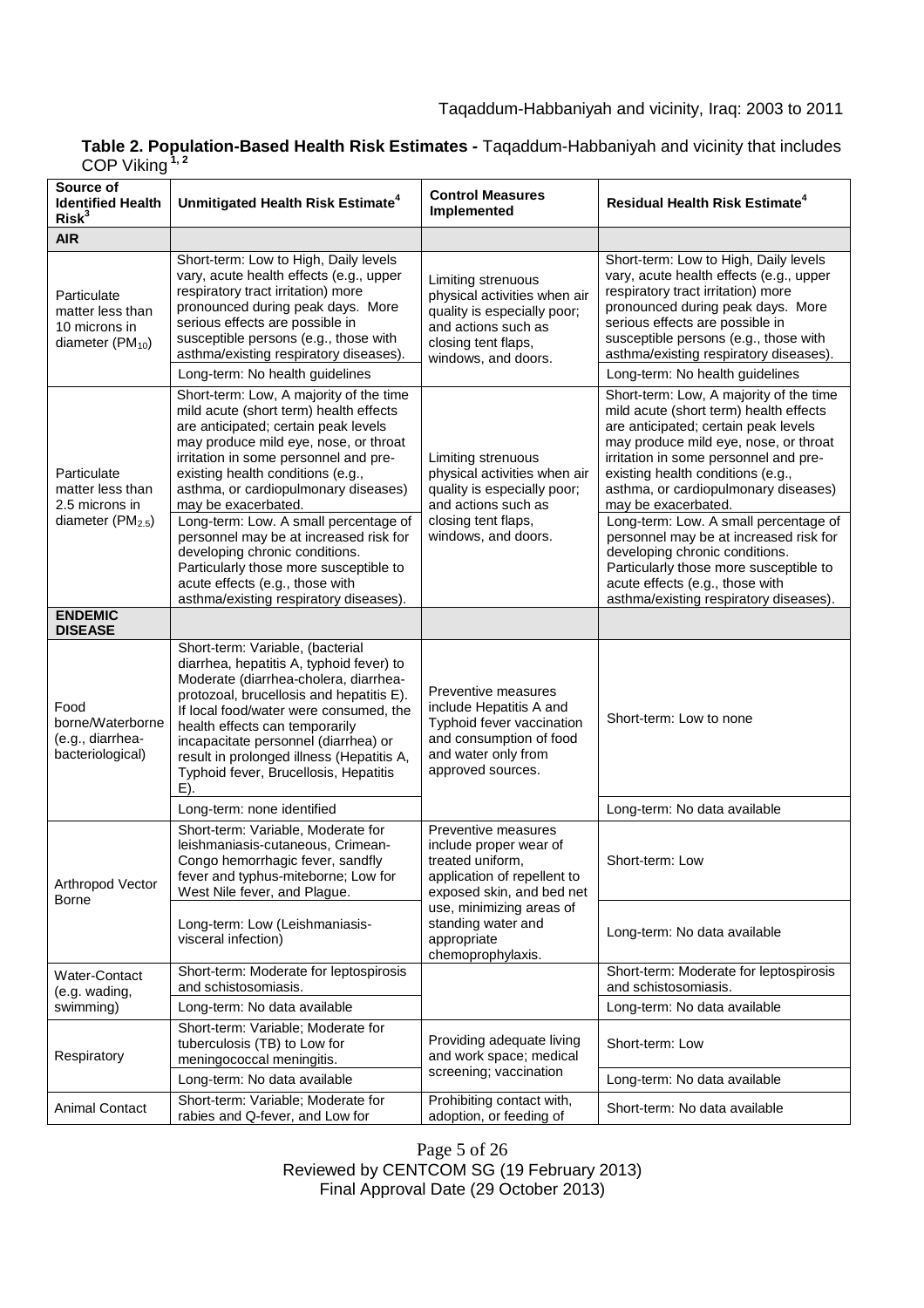## Taqaddum-Habbaniyah and vicinity, Iraq: 2003 to 2011

|                                                     | Anthrax and H5N1 avian influenza.                                                                                                                                                                                                                 | feral animals IAW U.S.<br><b>Central Command</b>                                                                                                                                                                                                                              |                                                                                                                                                                                                                                                  |
|-----------------------------------------------------|---------------------------------------------------------------------------------------------------------------------------------------------------------------------------------------------------------------------------------------------------|-------------------------------------------------------------------------------------------------------------------------------------------------------------------------------------------------------------------------------------------------------------------------------|--------------------------------------------------------------------------------------------------------------------------------------------------------------------------------------------------------------------------------------------------|
|                                                     | Long-term: Low (Rabies)                                                                                                                                                                                                                           | (CENTCOM) General<br>Order (GO) 1B. Risks are<br>further reduced in the<br>event of assessed contact<br>by prompt post-exposure<br>rabies prophylaxis IAW<br>The Center for Disease<br>Control's (CDC) Advisory<br>Committee on<br><b>Immunization Practices</b><br>guidance. | Long-term: No data available                                                                                                                                                                                                                     |
| <b>VENOMOUS</b><br><b>ANIMAL/</b><br><b>INSECTS</b> |                                                                                                                                                                                                                                                   |                                                                                                                                                                                                                                                                               |                                                                                                                                                                                                                                                  |
| Snakes,<br>scorpions, and<br>spiders                | Short-term: Low; If encountered,<br>effects of venom vary with species<br>from mild localized swelling (e.g. S.<br>maurus) to potentially lethal effects<br>(e.g. V. albicornuta).                                                                | Risk reduced by avoiding<br>contact, proper wear of<br>uniform (especially<br>footwear), and proper and<br>timely treatment.                                                                                                                                                  | Short-term: Low; If encountered,<br>effects of venom vary with species<br>from mild localized swelling (e.g. S.<br>maurus) to potentially lethal effects<br>(e.g. V. albicornuta).                                                               |
|                                                     | Long-term: No data available                                                                                                                                                                                                                      |                                                                                                                                                                                                                                                                               | Long-term: No data available                                                                                                                                                                                                                     |
| <b>HEAT/COLD</b><br><b>STRESS</b>                   |                                                                                                                                                                                                                                                   |                                                                                                                                                                                                                                                                               |                                                                                                                                                                                                                                                  |
|                                                     | Short-term: Variable; Risk of heat<br>injury is High for May - October,<br>Moderate in April and Low for all other<br>months.                                                                                                                     | Work-rest cycles, proper<br>hydration and nutrition,<br>and Wet Bulb Globe<br>Temperature (WBGT)<br>monitoring.                                                                                                                                                               | Short-term: Variable; Risk of heat<br>injury in unacclimatized or susceptible<br>personnel is High for May - October,<br>Moderate in April and Low for all other<br>months.                                                                      |
| Heat                                                | Long-term: Low, The long-term risk<br>was Low. However, the risk may be<br>greater to certain susceptible persons-<br>those older (i.e., greater than 45<br>years), in lesser physical shape, or<br>with underlying medical/health<br>conditions. |                                                                                                                                                                                                                                                                               | Long-term: Low, The long-term risk is<br>Low. However, the risk may be<br>greater to certain susceptible persons-<br>those older (i.e., greater than 45<br>years), in lesser physical shape, or<br>with underlying medical/health<br>conditions. |
|                                                     | Short-term: Low risk of cold<br>stress/injury.                                                                                                                                                                                                    | Risks from cold stress<br>reduced with protective<br>measures such as use of<br>the buddy system, limiting<br>exposure during cold<br>weather, proper hydration<br>and nutrition, and proper<br>wear of issued protective<br>clothing.                                        | Short-term: Low risk of cold<br>stress/injury.                                                                                                                                                                                                   |
| Cold                                                | Long-term: Low; Long-term health<br>implications from cold injuries are rare<br>but can occur, especially from more<br>serious injuries such as frost bite.                                                                                       |                                                                                                                                                                                                                                                                               | Long-term: Low; Long-term health<br>implications from cold injuries are rare<br>but can occur, especially from more<br>serious injuries such as frost bite.                                                                                      |
| <b>Unique</b><br>Incidents/<br>Concerns             |                                                                                                                                                                                                                                                   |                                                                                                                                                                                                                                                                               |                                                                                                                                                                                                                                                  |
| Pesticides/Pest                                     | Short-term: Low                                                                                                                                                                                                                                   | See Section 10.4                                                                                                                                                                                                                                                              | Short-term: Low                                                                                                                                                                                                                                  |
| Control                                             | Long-term: Low                                                                                                                                                                                                                                    |                                                                                                                                                                                                                                                                               | Long-term: Low                                                                                                                                                                                                                                   |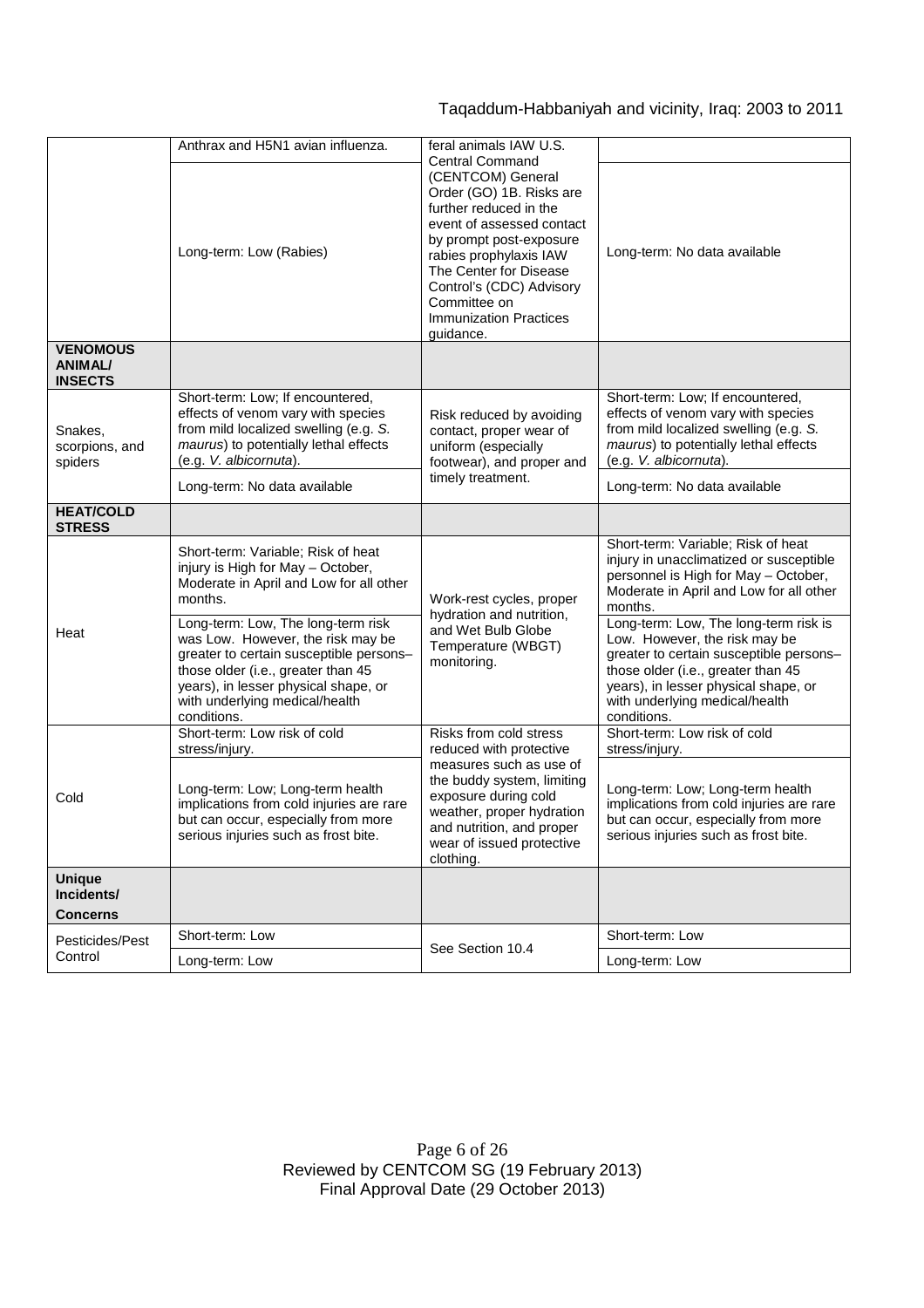<sup>1</sup>This Summary Table provides a qualitative estimate of population-based short- and long-term health risks associated with the occupational environment conditions at Taqaddum-Habbaniyah and vicinity that includes COP Viking. It does not represent an individual exposure profile. Actual individual exposures and health effects depend on many variables. For example, while a chemical may have been present in the environment, if a person did not inhale, ingest, or contact a specific dose of the chemical for adequate duration and frequency, then there may have been no health risk. Alternatively, a person at a specific location may have experienced a unique exposure which could result in a significant individual exposure. Any such person seeking medical care should have their specific exposure documented in an SF600.

2 This assessment is based on specific environmental sampling data and reports obtained from 18 October 2003 through 31 December 2011. Sampling locations are assumed to be representative of exposure points for the camp population but may not reflect all the fluctuations in environmental quality or capture unique exposure incidents.

 $3$ This Summary Table is organized by major categories of identified sources of health risk. It only lists those sub-categories specifically identified and addressed at Taqaddum-Habbaniyah and vicinity. The health risks are presented as Low, Moderate, High or Extremely High for both acute and chronic health effects. The health risk level is based on an assessment of both the potential severity of the health effects that could be caused and probability of the exposure that would produce such health effects. Details can be obtained from the APHC/ U.S. Army Institute of Public Health AIPH. Where applicable, "None Identified" is used when though a potential exposure is identified, and no health risks of either a specific acute or chronic health effects are determined. More detailed descriptions of OEH exposures that are evaluated but determined to pose no health risk are discussed in the following sections of this report.

4 Health risks in this Summary Table are based on quantitative surveillance thresholds (e.g. endemic disease rates; host/vector/pathogen surveillance) or screening levels, e.g. Military Exposure Guidelines (MEGs) for chemicals*.* Some previous assessment reports may provide slightly inconsistent health risk estimates because quantitative criteria such as MEGs may have changed since the samples were originally evaluated and/or because this assessment makes use of all historic site data while previous reports may have only been based on a select few samples.

> Page 7 of 26 Reviewed by CENTCOM SG (19 February 2013) Final Approval Date (29 October 2013)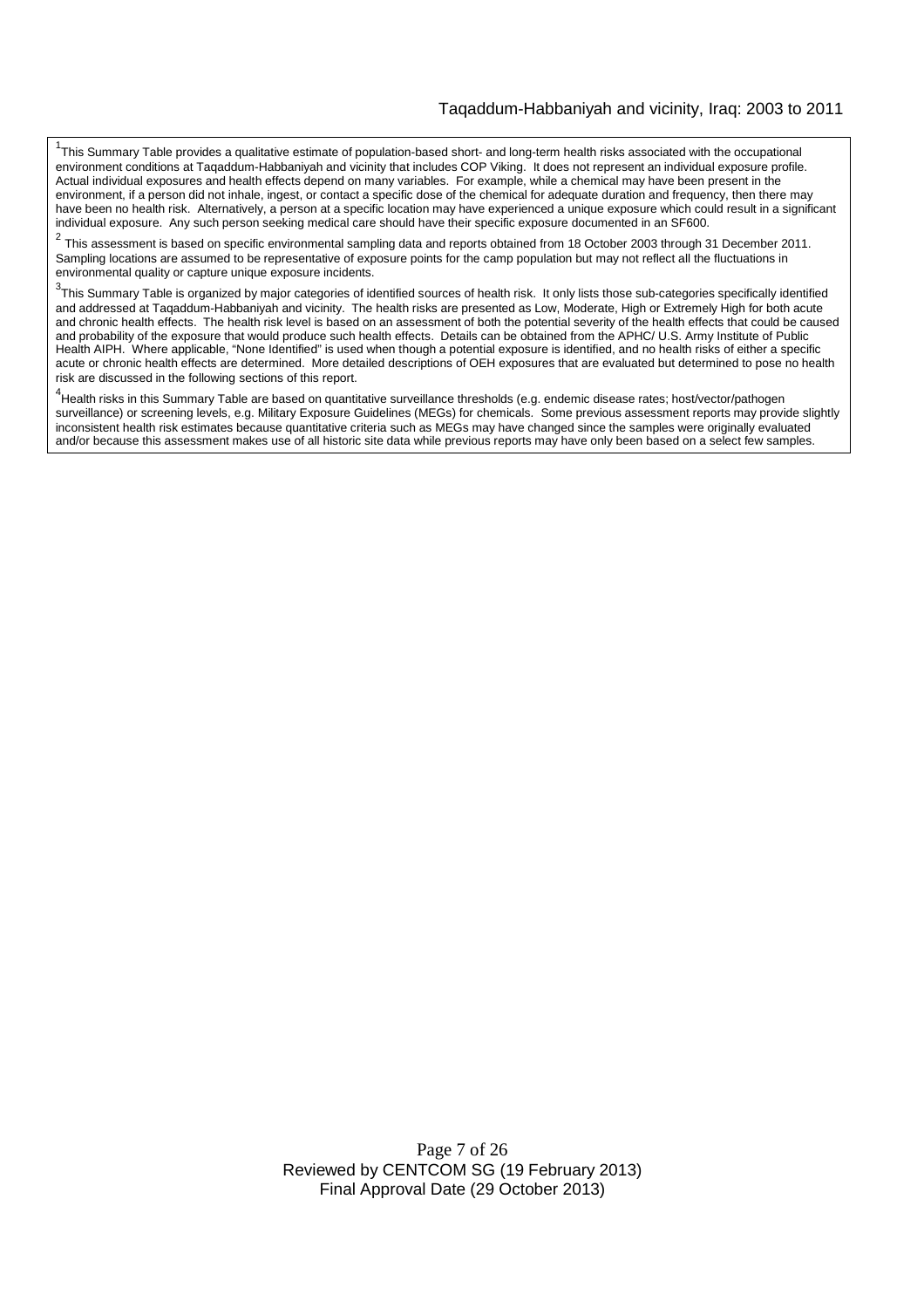## **1 Discussion of Health Risks at Taqaddum-Habbaniyah and vicinity, Iraq by Source**

The following sections provide additional information about the OEH conditions summarized above. All risk assessments were performed using the methodology described in the US Army Public Health Command Technical Guide 230, *Environmental Health Risk Assessment and Chemical Exposure Guidelines for Deployed Military Personnel* (USAPHC TG 230). All OEH risk estimates represent residual risk after accounting for preventive controls in place. Occupational exposures and exposures to endemic diseases are greatly reduced by preventive measures. For environmental exposures related to airborne dust, there are limited preventive measures available, and available measures have little efficacy in reducing exposure to ambient conditions.

## **2 Air**

## 2.1 Site-Specific Sources Identified

Taqaddum-Habbaniyah is situated in a dusty semi-arid desert environment. Inhalational exposure to high levels of dust and particulate matter, such as during high winds or dust storms, may result in mild to more serious short-term health effects (e.g., eye, nose or throat and lung irritation) in some personnel. Additionally, certain subgroups of the deployed forces (e.g., those with pre-existing asthma/cardio pulmonary conditions) are at greatest risk of developing notable health effects.

## 2.2 Particulate matter

Particulate matter (PM) is a complex mixture of extremely small particles suspended in the air. The PM includes solid particles and liquid droplets emitted directly into the air by sources such as: power plants, motor vehicles, aircraft, generators, construction activities, fires, and natural windblown dust. The PM can include sand, soil, metals, volatile organic compounds (VOC), allergens, and other compounds such as nitrates or sulfates that are formed by condensation or transformation of combustion exhaust. The PM composition and particle size vary considerably depending on the source. Generally, PM of health concern is divided into two fractions:  $PM_{10}$ , which includes coarse particles with a diameter of 10 micrometers or less, and fine particles less than 2.5 micron ( $PM_{2.5}$ ), which can reach the deepest regions of the lungs when inhaled. Exposure to excessive PM is linked to a variety of potential health effects.

#### 2.3 Particulate matter, less than10 micrometers  $(PM_{10})$

2.3.1 Exposure Guidelines:

Short Term (24-hour) PM $_{10}$  (µg/m $^3$ 

- 
- Marginal MEG  $=$  420
- Critical MEG =  $600$

2.3.2 Sample data/Notes:

Camp Taqaddum: A total of 15 valid PM<sub>10</sub> air samples were collected from 04 April 2004 to 27 March 2008. The range of 24-hour PM<sub>10</sub> concentrations was 54 μg/m<sup>3</sup> – 815 μg/m<sup>3</sup> with an average concentration of 280  $\mu$ g/m<sup>3</sup>.

> Page 8 of 26 Reviewed by CENTCOM SG (19 February 2013) Final Approval Date (29 October 2013)

): Long-term PM<sub>10</sub> MEG ( $\mu$ g/m<sup>3</sup>):

• Negligible MEG = 250 **a** Not defined and not available.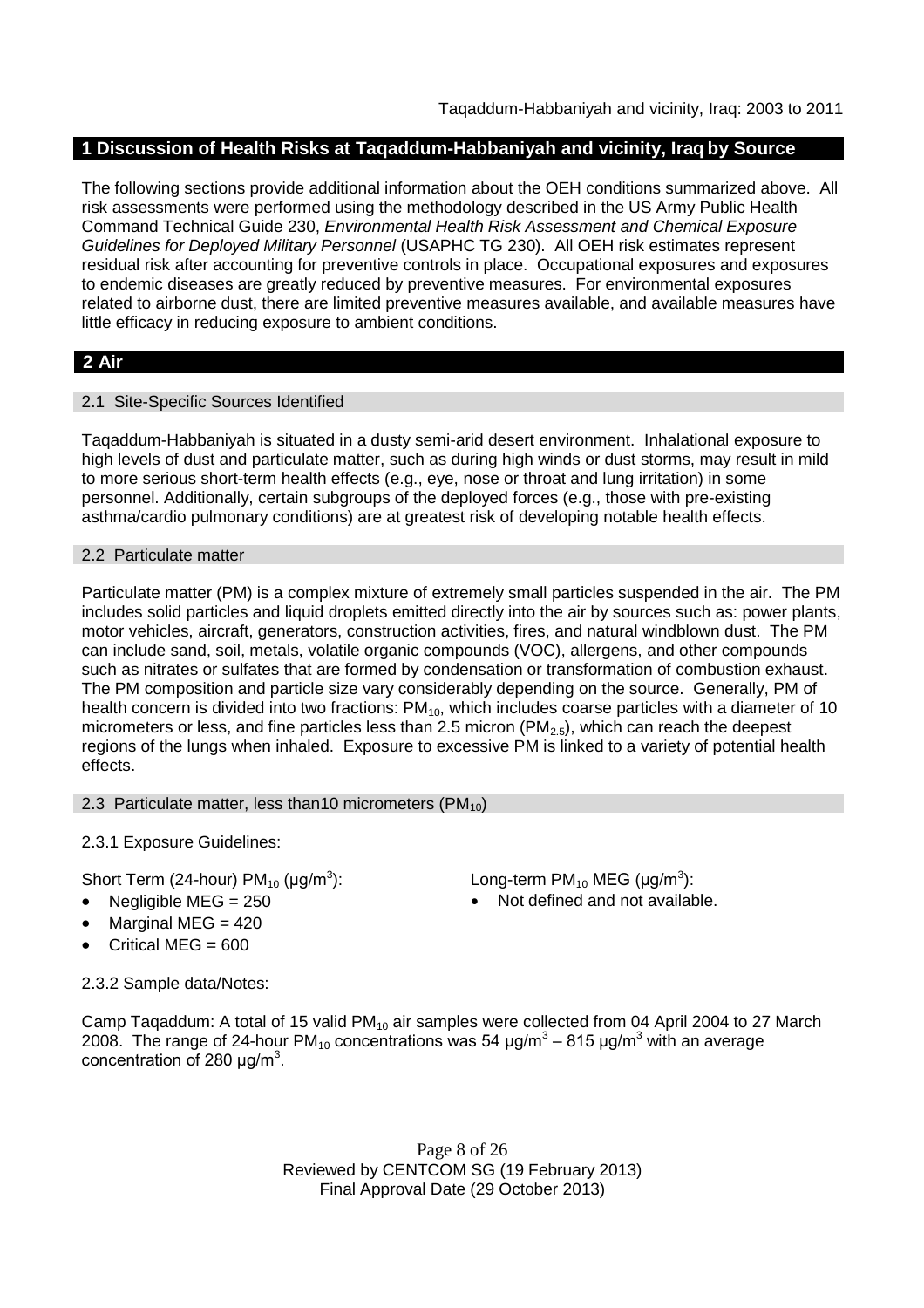2.3.3 Short-term health risks:

Low to High: The short-term PM<sub>10</sub> health risk assessment is Low based on average PM<sub>10</sub> sample concentrations, and the likelihood of exposure at these hazard severity levels. A Low health risk assessment is expected to have little or no effect on mission capabilities (Reference 9, Table 3-2). The short-term  $PM_{10}$  health risk assessment is High based on average  $PM_{10}$  sample concentrations, and the likelihood of exposure at these hazard severity levels. A High health risk assessment is expected to have significant degradation of mission capabilities in terms of the required mission standard (Reference 9, Table 3-2). Daily average health risk levels for  $PM_{10}$  show no hazard for 75%, moderate health risk for 17%, and high health risk for 8% of the time. Confidence in the short-term  $PM_{10}$  health risk assessment is low (Reference 9, Table 3-6).

The hazard severity for average  $PM_{10}$  concentrations in samples was negligible. The results indicate that The results indicate that few exposed personnel (if any) are expected to have had noticeable health effects during mission. Exposed personnel were expected to be able to effectively perform all critical tasks during mission operations. Minimal to no degradation of abilities to conduct complex tasks are expected. (Reference 9, Table 3-10).

For the highest observed  $PM_{10}$  sample concentration, the hazard severity was critical. During peak exposures at the critical hazard severity level a majority of personnel would have been expected to have incapacitating health effects that required immediate medical treatment or support (Reference 9, Table 3-10).

2.3.4 Long-term health risk:

**Not Evaluated-no available health guidelines**. The U. S. Environmental Protection Agency (EPA) has retracted its long-term standard (national ambient air quality standards, NAAQS) for  $PM<sub>10</sub>$  due to an inability to clearly link chronic health effects with chronic  $PM_{10}$  exposure levels.

## 2.4 Particulate Matter, less than 2.5 *micrometers* (PM<sub>2.5</sub>)

2.4.1 Exposure Guidelines:

Short Term (24-hour) PM $_{2.5}$  (µg/m $^3$ 

- 
- 
- Critical MEG  $= 500$

): Long-term (1year)  $PM_{2.5}$ MEGs (µg/m<sup>3</sup>):

- Negligible MEG = 65 Negligible MEG = 15
- Marginal MEG =  $250$   $\bullet$  Marginal MEG =  $65$ .

2.4.2 Sample data/Notes:

Camp Taqaddum: A total of 19 valid  $PM<sub>2.5</sub>$  air samples were collected from 10 August 2004 to 14 January 2009. The range of 24-hour PM<sub>2.5</sub> concentrations was 29  $\mu$ g/m<sup>3</sup> – 132  $\mu$ g/m<sup>3</sup> with an average concentration of 61  $\mu$ g/m<sup>3</sup>.

Camp Habbaniyah: A total of 2 valid  $PM_{2.5}$  air samples were collected on 26 September 2005. The range of 24-hour PM<sub>2.5</sub> concentrations was 94 μg/m<sup>3</sup> – 142 μg/m<sup>3</sup> with an average concentration of 118  $\mu$ g/m<sup>3</sup>. The average and peak concentrations were above the short-term PM<sub>2.5</sub> negligible MEG; however, there were insufficient data to characterize risk for these samples.

> Page 9 of 26 Reviewed by CENTCOM SG (19 February 2013) Final Approval Date (29 October 2013)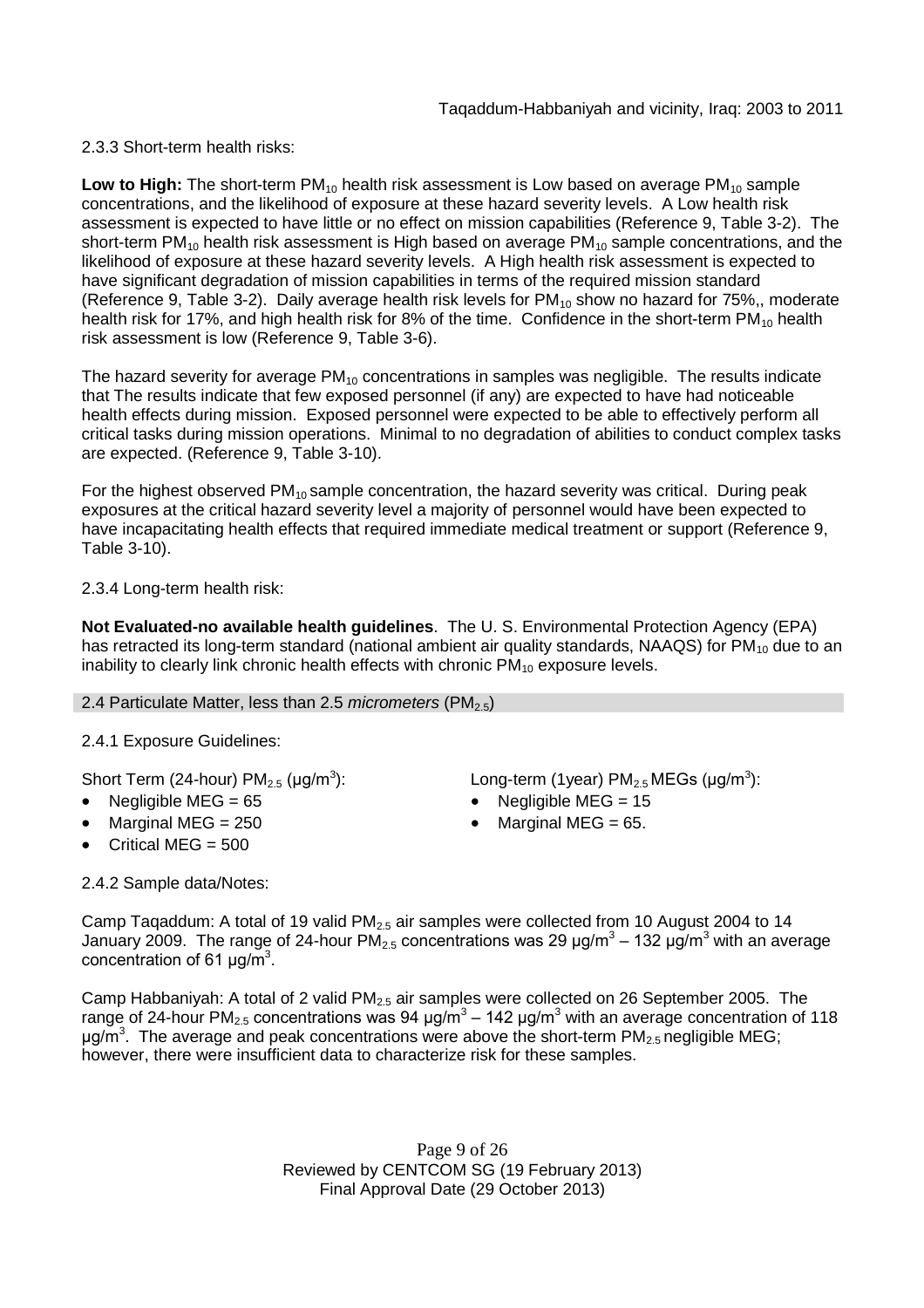COP Viking: A total of 1 valid PM<sub>2.5</sub> air sample was collected on 10 May 2009. The 24-hour PM<sub>2.5</sub> concentration was 10 μg/m<sup>3</sup>. The detected concentration was below the long-term negligible MEG and was therefore not considered a health hazard based on limited available data.

## 2.4.3 Short-term health risks:

**Low:** The short-term  $PM_{2.5}$  health risk assessment is Low based on average and peak  $PM_{2.5}$  sample concentrations, and the likelihood of exposure at these hazard severity levels. A Low health risk assessment is expected to have little or no effect on mission capabilities (Reference 9, Table 3-2). Daily average health risk levels for  $PM_{2.5}$  show no hazard for 50% and low health risk for 50% of the time. Confidence in the short-term  $PM<sub>2.5</sub>$  health risk assessment was low (Reference 9, Table 3-6).

For the highest observed  $PM_{2.5}$  exposure, the hazard severity was negligible. During peak exposures at the negligible hazard severity level, few exposed personnel (if any) are expected to have had noticeable health effects during mission. Exposed personnel were expected to be able to effectively perform all critical tasks during mission operations. Minimal to no degradation of abilities to conduct complex tasks are expected. (Reference 9, Table 3-10).

## 2.4.4 Long-term health risks:

Low: The long-term health risk assessment is Low based on average PM<sub>2.5</sub> concentration, and the likelihood of exposure at this hazard severity level. A Low health risk level suggests that long-term exposure to  $PM_{2.5}$  is expected to have plausible development of chronic health conditions such as reduced lung function or exacerbated chronic bronchitis, chronic obstructive pulmonary disease (COPD), asthma, atherosclerosis, or other cardiopulmonary diseases that could occur in generally healthy troops. Those with a history of asthma or cardiopulmonary disease are considered to be at particular risk. Limited future medical surveillance activities and related resources should be anticipated. (Reference 9, Table 3-3). Confidence in the long-term  $PM_{2.5}$  health risk assessment is low (Reference 9, Table 3-6).

The hazard severity was negligible (65 µg/m<sup>3</sup> – 249 µg/m<sup>3</sup>) for average PM<sub>2.5</sub> sample concentrations. The results suggest that with repeated exposures above the negligible hazard severity threshold, few exposed personnel (if any) are expected to have had noticeable health effects during mission. Exposed personnel are expected to be able to effectively perform all critical tasks during mission operations. Minimal to no degradation of abilities to conduct complex tasks are expected. (Reference 9, Table 3-11).

## 2.5 Airborne Metals

- 2.5.1 Exposure Guidelines:
- Vanadium 1 Year Negligible MEG (ug/m $3$ ) = 0.068

## 2.5.2 Sample data/Notes:

A total of 15 valid PM<sub>10</sub> airborne metal samples were collected at Camp Taqaddum from 04 April 2004 to 27 March 2008.

> Page 10 of 26 Reviewed by CENTCOM SG (19 February 2013) Final Approval Date (29 October 2013)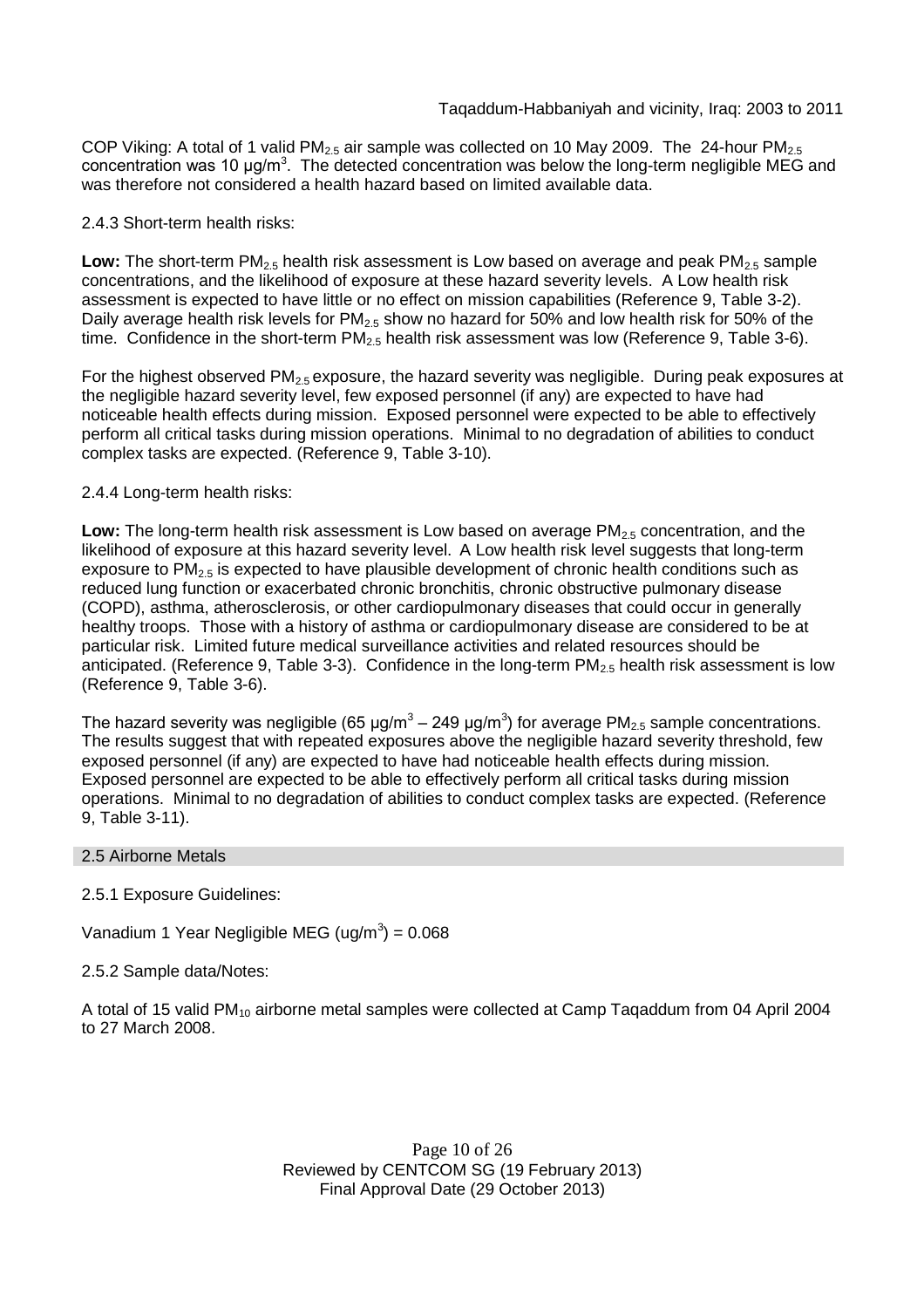2.5.3 Short and Long-term health risks:

Vanadium had a population exposure point concentration (PEPC) greater than the 1 year negligible MEG concentration in one sample; however, there were insufficient data to characterize risk for this sample.

#### 2.6 Volatile Organic Compounds (VOC)

2.6.1 Sample data/Notes:

The health risk assessment is based on average and peak concentration of 27 valid volatile organic chemical (VOC) air samples collected from 06 November 2004 to 14 December 2006, and the likelihood of exposure. None of the analyzed VOC pollutants were found at concentrations above short or long-term MEGs.

2.6.2 Short and long-term health risks:

**None identified based on the available sampling data.** No parameters exceeded 1-year Negligible MEGs.

## **3 Soil**

#### 3.1 Site-Specific Sources Identified

3.2 Sample data/Notes:

A total of 64 valid surface soil samples were collected from 2003 to 2009, to assess OEH health risk to deployed personnel. The primary soil contamination exposure pathways are dermal contact and dust inhalation. Typical parameters analyzed for included Semi Volatile Organic Compounds (SVOCs), heavy metals, Polychlorinated biphenyls (PCBs), pesticides, herbicides. If the contaminant was known or suspected, other parameters may have been analyzed for (i.e. Total Petroleum Hydrocarbons (TPH) and Polycyclic aromatic Hydrocarbons (PAH) near fuel spills). The percent of the population exposed to soil and associated dust in the sampled areas was > 75% for 24 samples, 25 – 75% for 23 samples and < 25% for 15 samples. For the risk assessment, personnel are assumed to remain at this location for 6 months to 1 year.

#### *3.3 Short-term health risk:*

**Not an identified source of health risk**. Currently, sampling data for soil are not evaluated for short term (acute) health risks**.**

#### *3.4 Long-term health risk:*

**None identified based on available sample data.** No parameters exceeded 1-year Negligible MEGs.

#### **4 Water**

In order to assess the health risk to U.S. personnel from exposure to water in theater, the APHC identified the most probable exposure pathways. These are based on the administrative information provided on the field data sheets submitted with the samples taken over the time period being evaluated. Based on the information provided from the field, all samples for untreated water samples

> Page 11 of 26 Reviewed by CENTCOM SG (19 February 2013) Final Approval Date (29 October 2013)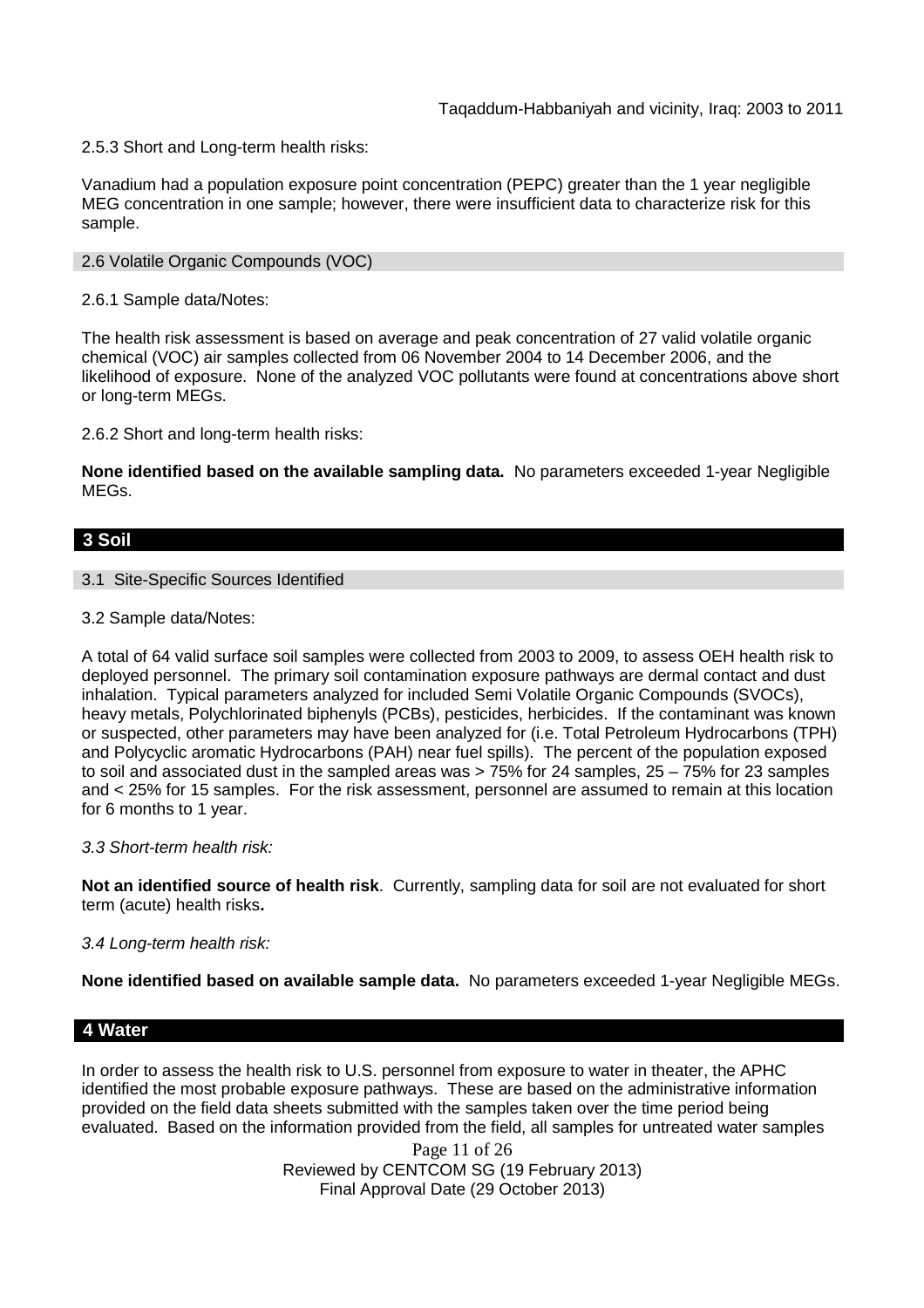were associated with source water for treatment and no exposure pathways were associated with those samples. Therefore, untreated samples are not assessed as potential health hazards. It is assumed that 100% of all U.S. personnel at Taqaddum-Habbaniyah and vicinity will be directly exposed to Reverse Osmosis Water Purification Unit (ROWPU) treated and disinfected fresh bulk water, since this classification of water is primarily used for personal hygiene, showering, cooking, and for use at vehicle wash racks. Field data sheets indicate that bottled water is the only approved source of drinking water.

### 4.1 Drinking Water: Bottled or Packaged Water

## 4.1.1 Site-Specific Sources Identified

There were multiple bottled water brands sampled at Camp Taqaddum. These samples included Nestle, Hayat, DISI and Mozu brands of bottled water

## 4.1.2 Sample data/Notes:

To assess the potential for adverse health effects to troops, the following assumptions were made about dose and duration: A conservative (protective) assumption was that personnel routinely ingested 15 L/day of bottled water for up to 365 days (1-year). It was further assumed that control measures were not used. A total of 7 valid bottled water samples were collected from 14 April 2004 to 08 November 2007.

## 4.1.3 Short-term and long-term health risk:

**None identified based on available sample data.** All collected samples were below the short and long-term Negligible MEGs. Although detected, no MEGs were available for calcium, sodium or magnesium; therefore, they could not be evaluated.

#### 4.2 Non-Drinking Water: Disinfected

#### 4.2.1 Site-Specific Sources Identified

Although the primary route of exposure for most microorganisms is ingestion of contaminated water, dermal exposure to some microorganisms, chemicals, and biologicals may also cause adverse health effects. Complete exposure pathways would include drinking, brushing teeth, personal hygiene, cooking, providing medical and dental care using a contaminated water supply or during dermal contact at vehicle or aircraft wash racks.

#### 4.2.2 Sample data/Notes:

To assess the potential for adverse health effects to troops the following assumptions were made about dose and duration: All U.S. personnel at this location were expected to remain at this site for approximately 1 year. A conservative (protective) assumption is that personnel routinely consumed less than 5L/day of non-drinking water for up to 365 days (1-year). It is further assumed that control measures and/or personal protective equipment were not used. A total of 44 disinfected bulk water (Non-Drinking) samples from 2004 to 2010 were evaluated for this health risk assessment. No chemicals were detected at levels above the short or long-term MEGs.

#### 4.2.3 Short and long-term health risks:

**None identified based on available sample data.** All collected samples were below the short and long-term Negligible MEGs. Although detected, no MEGs were available for sodium, calcium, 1,2,4-

> Page 12 of 26 Reviewed by CENTCOM SG (19 February 2013) Final Approval Date (29 October 2013)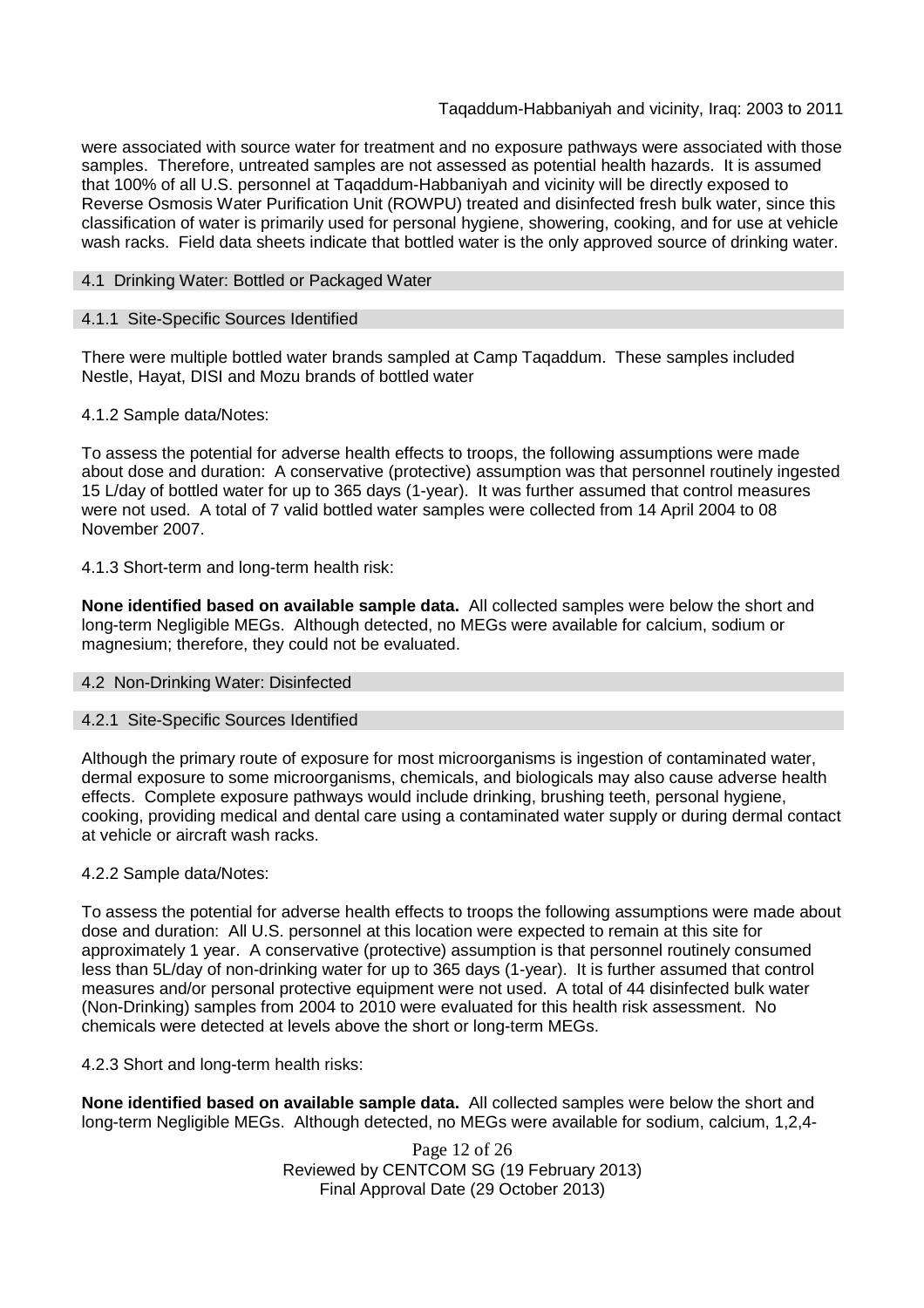trimethylbenzene, 1,3,5-trimethylbenzene, 4-isopropyltoluene, dimethylphthalate, n-propylbenzene, sec-butylbenzene, Aroclor 1260, or methyl mercury; therefore, they could not be evaluated.

## **5 Military Unique**

5.1 Chemical Biological, Radiological Nuclear (CBRN) Weapons

No specific hazard sources were documented in the Defense Occupational and Environmental Health Readiness System (DOEHRS), or the Military Environmental Surveillance Library (MESL) from 18 October 2003 through 31 December 2011 timeframe.

In 2003-2004, the Iraq Survey Group investigated several sites in and around Taqaddum-Habbaniyah as potential production and storage sites for chemical weapon pre-curser chemicals such as chlorine and phenol; however, no definitive evidence was found (Reference 12).

#### 5.2 Depleted Uranium (DU)

No specific hazard sources were documented in the DOEHRS or MESL from 18 October 2003 through 31 December 2011 timeframe.

#### 5.3 Ionizing Radiation

No specific hazard sources were documented in the DOEHRS or MESL from 18 October 2003 through 31 December 2011 timeframe.

#### 5.4 Non-Ionizing Radiation

No specific hazard sources were documented in the DOEHRS or MESL from 18 October 2003 through 31 December 2011 timeframe.

#### **6 Endemic Disease**

This document lists the endemic diseases reported in the region, its specific health risks and severity and general health information about the diseases. USCENTCOM MOD 11 (Reference 11) lists deployment requirements, to include immunizations and chemoprophylaxis, in effect during the timeframe of this POEMS.

#### 6.1 Foodborne and Waterborne Diseases

Food borne and waterborne diseases in the area are transmitted through the consumption of local food and water. Local unapproved food and water sources (including ice) are heavily contaminated with pathogenic bacteria, parasites, and viruses to which most U.S. Service Members have little or no natural immunity. Effective host nation disease surveillance does not exist within the country. Only a small fraction of diseases are identified or reported in host nation personnel. Diarrheal diseases are expected to temporarily incapacitate a very high percentage of U.S. personnel within days if local food, water, or ice is consumed. Hepatitis A and typhoid fever infections typically cause prolonged illness in a smaller percentage of unvaccinated personnel. Vaccinations are required for DOD personnel and contractors. In addition, although not specifically assessed in this document, significant outbreaks of viral gastroenteritis (e.g., norovirus) and food poisoning (e.g., *Bacillus cereus*, *Clostridium perfringens*, *Staphylococcus*) may occur. Key disease risks are summarized below:

> Page 13 of 26 Reviewed by CENTCOM SG (19 February 2013) Final Approval Date (29 October 2013)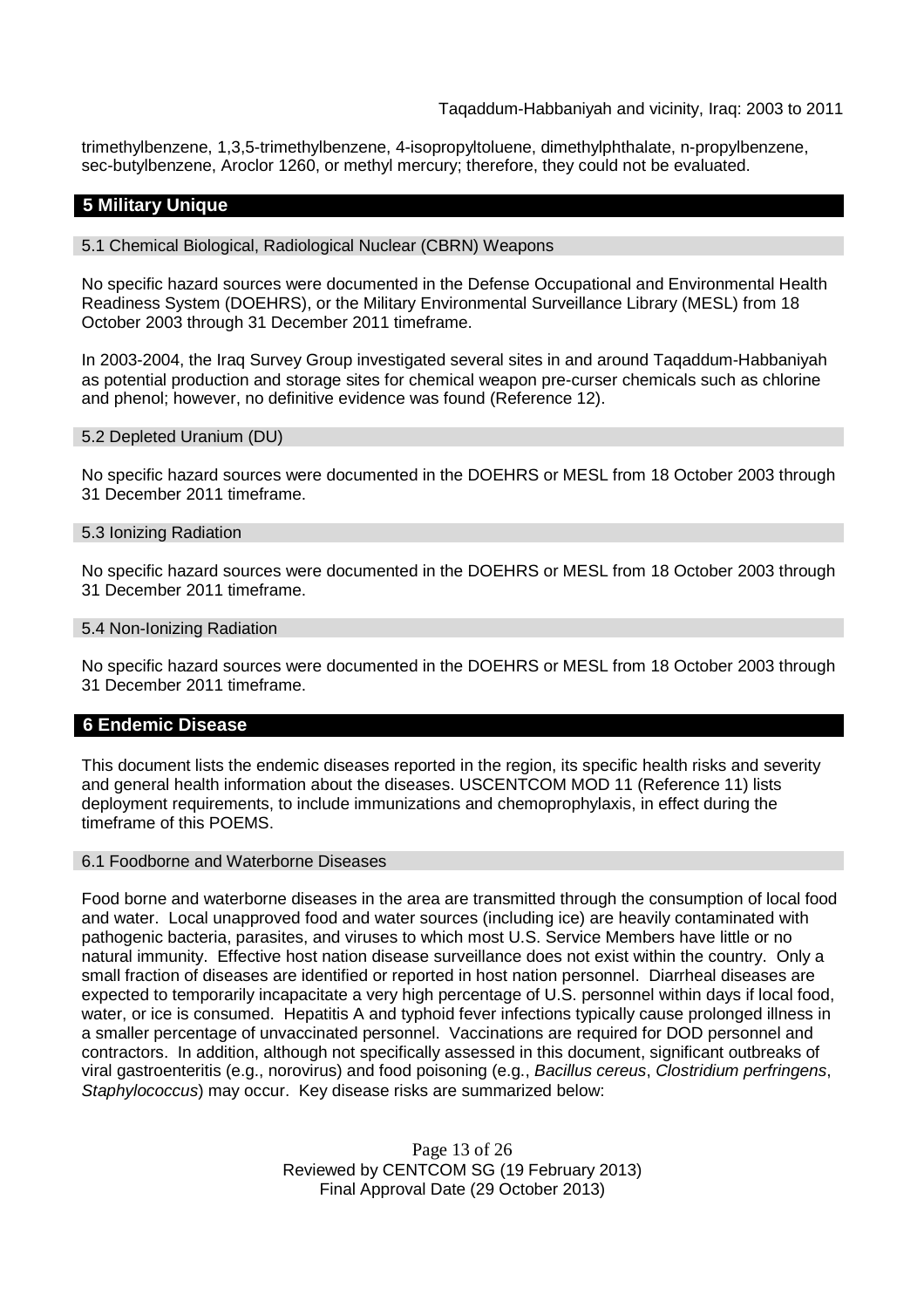Mitigation strategies were in place and included consuming food and water from approved sources, vaccinations (when available), frequent hand washing and general sanitation practices.

### 6.1.1 Diarrheal diseases (bacteriological)

**High, mitigated to Low**: Diarrheal diseases are expected to temporarily incapacitate a very high percentage of personnel (potentially over 50% per month) within days if local food, water, or ice is consumed. Field conditions (including lack of hand washing and primitive sanitation) may facilitate person-to-person spread and epidemics. Typically mild disease treated in outpatient setting; recovery and return to duty in less than 72 hours with appropriate therapy. A small proportion of infections may require greater than 72 hours limited duty, or hospitalization.

## 6.1.2 Hepatitis A, typhoid/paratyphoid fever, and diarrhea-protozoal

**High, mitigated to Low**: Unmitigated health risk to U.S. personnel is high year round for hepatitis A and typhoid/paratyphoid fever, and Moderate for diarrhea-protozoal. Mitigation was in place to reduce the risks to low. Hepatitis A, typhoid/paratyphoid fever, and diarrhea-protozoal disease may cause prolonged illness in a small percentage of personnel (less than 1% per month). Although much rarer, other potential diseases in this area that are also considered a Moderate risk include: hepatitis E, diarrhea-cholera, and brucellosis.

## *6.1.3 Short-term Health Risks:*

**Low**: The overall unmitigated short-term risk associated with food borne and waterborne diseases are considered High (bacterial diarrhea, hepatitis A, typhoid/paratyphoid fever) to Moderate (diarrheacholera, diarrhea-protozoal, brucellosis) to Low (hepatitis E) if local food or water is consumed. Preventive Medicine measures reduced the risk to Low. Confidence in the health risk estimate was high.

#### *6.1.4 Long-term Health Risks:*

## **None identified based on available data.**

#### 6.2 Arthropod Vector-Borne Diseases

During the warmer months, the climate and ecological habitat support populations of arthropod vectors, including mosquitoes, ticks, mites, and sandflies. Significant disease transmission is sustained countrywide, including urban areas. Mitigation strategies were in place and included proper wear of treated uniforms, application of repellent to exposed skin, and use of bed nets and chemoprophylaxis (when applicable). Additional methods included the use of pesticides, reduction of pest/breeding habitats, and engineering controls.

#### *6.2.1 Malaria*

**None**: Indigenous transmission of malaria in Iraq was eliminated as of 2008 reducing risk among personnel exposed to mosquito bites to None.

#### *6.2.2 Leishmaniasis*

**Moderate, mitigated to Low**: The disease risk is Moderate during the warmer months when sandflies are most prevalent, but reduced to low with mitigation measures. Leishmaniasis is transmitted by sand flies. There are two forms of the disease; cutaneous (acute form) and visceral (a more latent form of

> Page 14 of 26 Reviewed by CENTCOM SG (19 February 2013) Final Approval Date (29 October 2013)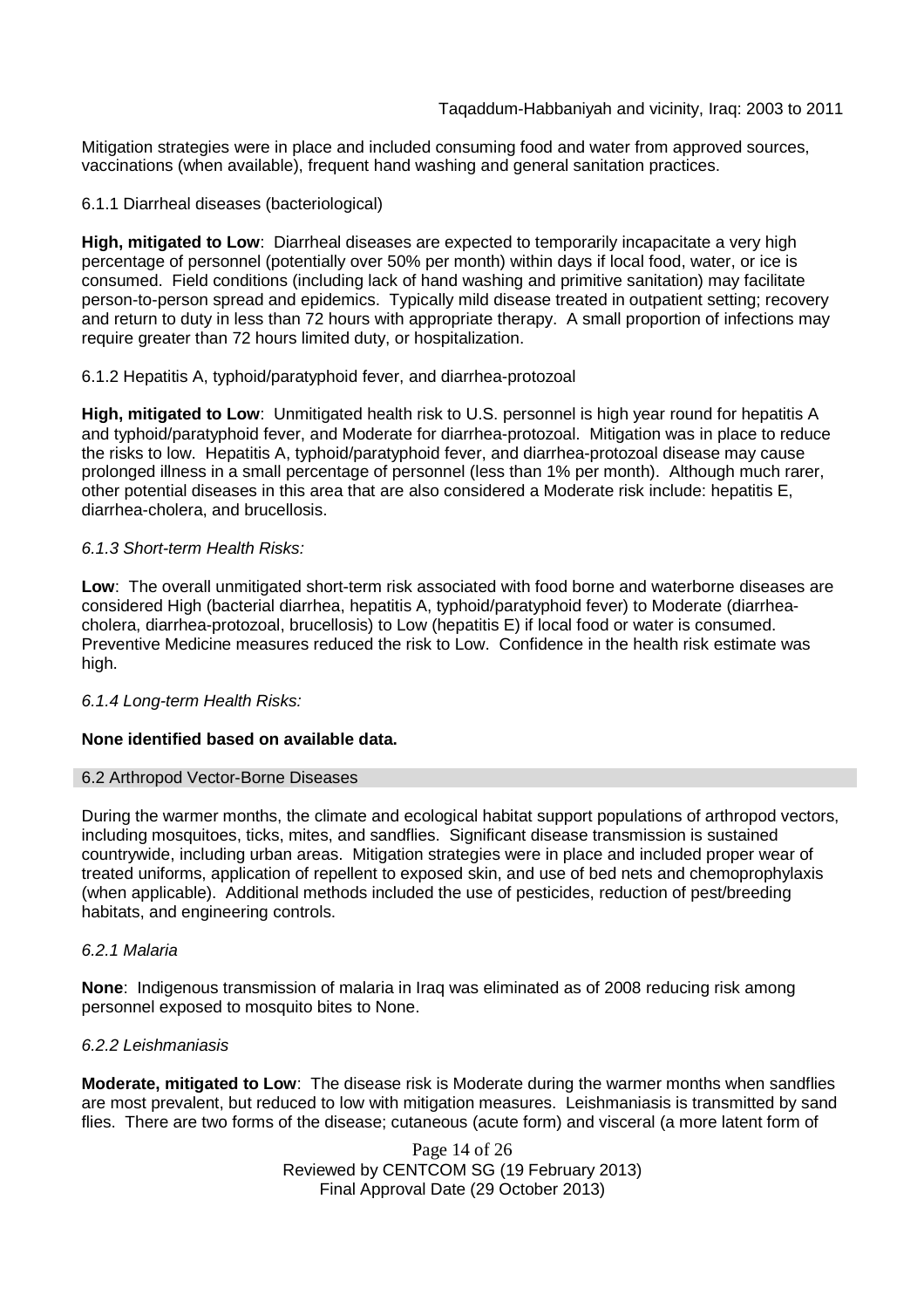the disease). The leishmaniasis parasites may survive for years in infected individuals and this infection may go unrecognized by physicians in the U.S. when infections become symptomatic years later. Cutaneous infection is unlikely to be debilitating, though lesions may be disfiguring. Visceral leishmaniasis disease can cause severe febrile illness which typically requires hospitalization with convalescence over 7 days.

## *6.2.3 Crimean-Congo hemorrhagic fever*

**Moderate, mitigated to Low**: Unmitigated risk is moderate, but reduced to low with mitigation measures. Crimean-Congo hemorrhagic fever occurs in rare cases (less than 0.1% per month attack rate in indigenous personnel) and is transmitted by tick bites or occupational contact with blood or secretions from infected animals. The disease typically requires intensive care with fatality rates from 5% to 50%.

## *6.2.4 Sandfly fever*

**Moderate, mitigated to Low**: Sandfly fever has a Moderate risk with potential disease rates from 1% to 10% per month under worst case conditions. Mitigation measures reduced the risk to low. The disease is transmitted by sandflies and occurs more commonly in children though adults are still at risk. Sandfly fever disease typically resulted in debilitating febrile illness requiring 1 to 7 days of supportive care followed by return to duty.

## *6.2.5 Sindbis (and Sindbis-like viruses)*

**Low**: Sindbis and sindbis-like viruses are maintained in a bird-mosquito cycle in rural areas and occasionally caused limited outbreaks among humans. The viruses are transmitted by a variety of *Culex* mosquito species found primarily in rural areas. A variety of bird species may serve as reservoir or amplifying hosts. Extremely rare cases (less than 0.01% per month attack rate) could have occurred seasonally (April - November). Debilitating febrile illness often accompanied by rash, typically requires 1 to 7 days of supportive care; significant arthralgias may persist for several weeks or more in some cases. This disease is associated with a low health risk estimate.

## 6.2.6 *Rickettsioses, tickborne (spotted fever group)*

**Low**: Rare cases (less than 0.1% per month) of rickettsioses disease are possible among personnel exposed to tick bites. Rickettsioses are transmitted by multiple species of hard ticks, including *Rhipicephalus* spp., which are associated with dogs. Other species of ticks, including *Ixodes* are also capable of transmitting rickettsial pathogens in this group. In addition to dogs, various rodents and other animals also may serve as reservoirs. Ticks are most prevalent from April through November. Incidents can result in debilitating febrile illness, which may require 1 to 7 days of supportive care followed by return to duty. The health risk of rickettsial disease is Low.

#### 6.2.7 *Typhus-murine (fleaborne)*

**Low**: Typhus-murine has a Low risk estimate and is assessed as present, but at unknown levels. Rare cases are possible among personnel exposed to rodents (particularly rats) and flea bites. Incidents may result in debilitating febrile illness typically requiring 1 to 7 days of supportive care followed by return to duty.

> Page 15 of 26 Reviewed by CENTCOM SG (19 February 2013) Final Approval Date (29 October 2013)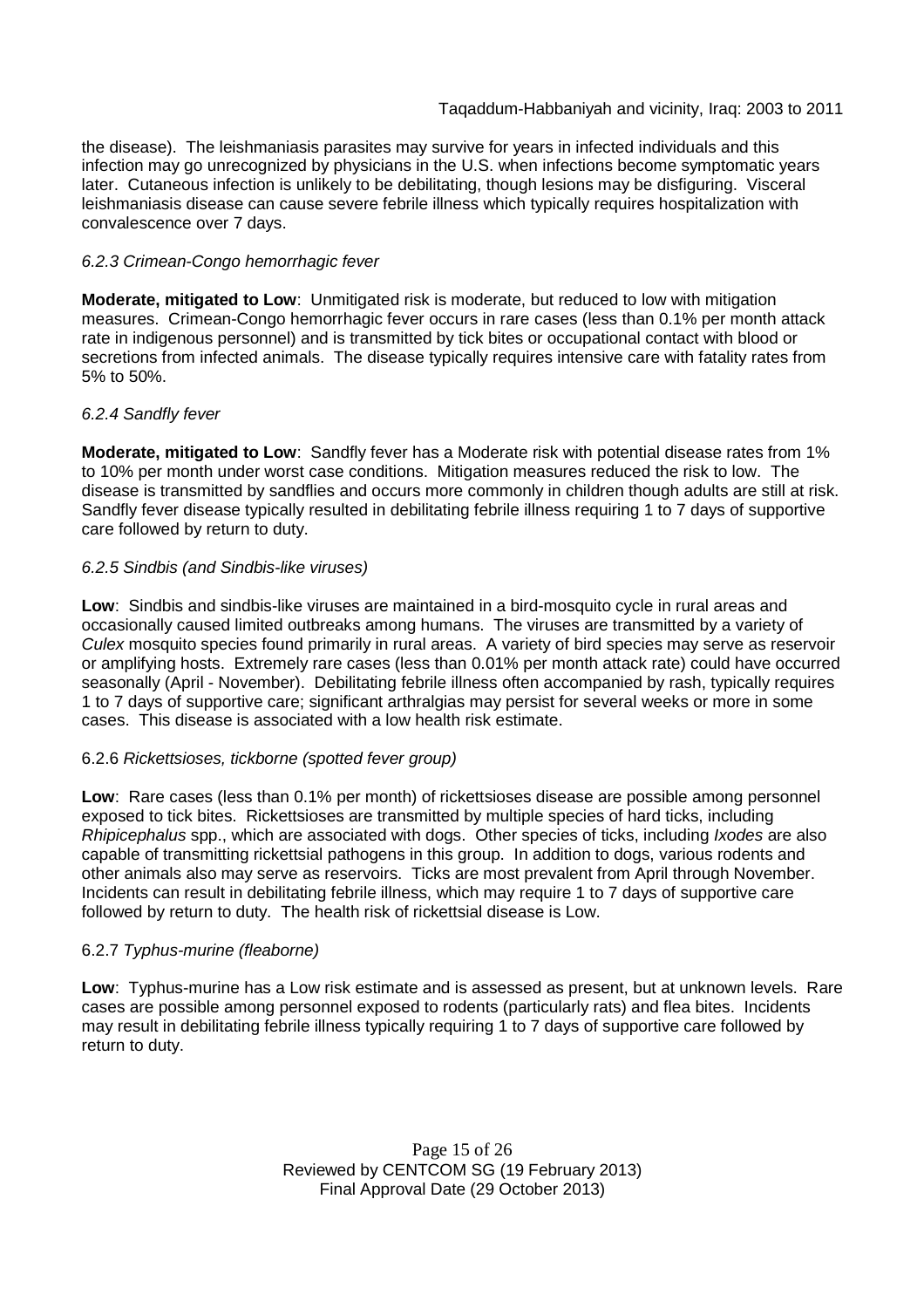## *6.2.8 West Nile fever*

**Low**: West Nile fever is present. The disease is maintained by the bird population and transmitted to humans via mosquito vector. Typically, infections in young, healthy adults were asymptomatic although fever, headache, tiredness, body aches (occasionally with a skin rash on trunk of body), and swollen lymph glands can occurred. This disease is associated with a low risk estimate.

### *6.2.9 Short -term health risks:*

**Low:** The unmitigated risk is moderate for leishmaniasis - cutaneous (acute), Crimean-Congo hemorrhagic fever, and sandfly fever; Low for, sindbis, rickettsioses-tickborne*,* typhus-fleaborne, and West Nile fever. No hazard from malaria (2008 - 2011). Risk is reduced to Low by proper wear of the uniform and application of repellent to exposed skin. Confidence in the risk estimate is high.

## *6.2.10 Long -term health risks:*

**Low:** The unmitigated risk is moderate for leishmaniasis-visceral (chronic). Risk is reduced to Low by proper wear of the uniform and application of repellent to exposed skin. Confidence in the risk estimate is high.

#### 6.3 Water Contact Diseases

Tactical operations or recreational activities that involve extensive contact with surface water such as lakes, streams, rivers, or flooded fields may result in significant exposure to leptospirosis and schistosomiasis. Arid portions of Iraq without permanent or persistent bodies of surface water do not support transmission of leptospirosis or schistosomiasis. Risk was restricted primarily to areas along rivers and lakes. These diseases can debilitate personnel for up to a week or more. Leptospirosis risk typically increases during flooding. In addition, although not specifically assessed in this document, bodies of surface water are likely to be contaminated with human and animal waste. Activities such as wading or swimming may result in exposure to enteric diseases including diarrhea and hepatitis via incidental ingestion of water. Prolonged water contact also may lead to the development of a variety of potentially debilitating skin conditions including bacterial or fungal dermatitis. Mitigation strategies were in place and included avoiding water contact and recreational water activities, proper wear of uniform (especially footwear), and protective coverings for cuts/abraded skin.

#### *6.3.1 Leptospirosis*

**Moderate, mitigated to Low**: Human infections occur seasonally (typically April through November) through exposure to water or soil contaminated by infected animals and is associated with wading, and swimming in contaminated, untreated open water. The occurrence of flooding after heavy rainfall facilitates the spread of the organism because as water saturates the environment leptospirosis present in the soil passes directly into surface waters. Leptospirosis can enter the body through cut or abraded skin, mucous membranes, and conjunctivae. Infection may also occur from ingestion of contaminated water. The acute, generalized illness associated with infection may mimic other tropical diseases (for example, dengue fever, malaria, and typhus), and common symptoms include fever, chills, myalgia, nausea, diarrhea, cough, and conjunctival suffusion. Manifestations of severe disease can include jaundice, renal failure, hemorrhage, pneumonitis, and hemodynamic collapse. Recreational activities involving extensive water contact may result in personnel being temporarily debilitated with leptospirosis. This disease is associated with a Moderate health risk estimate.

> Page 16 of 26 Reviewed by CENTCOM SG (19 February 2013) Final Approval Date (29 October 2013)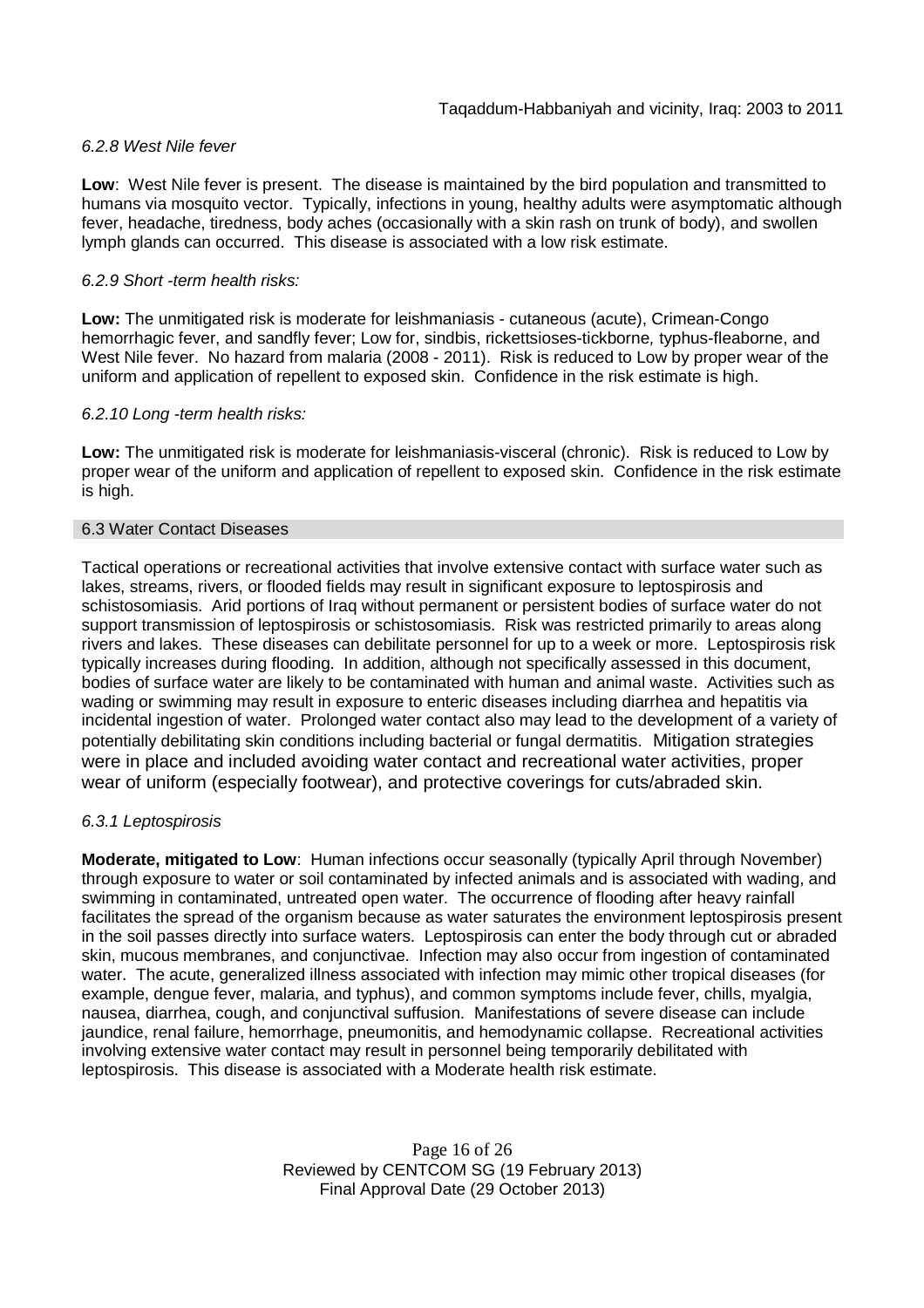## *6.3.2 Schistosomiasis*

**Moderate, mitigated to Low**: Humans are the principal reservoir for schistosomes; humans shed schistosome eggs in urine or feces. Animals such as cattle and water buffalo may also be significant reservoirs. Rare cases (less than 0.1% per month attack rate) may occur seasonally (typically April through November) among personnel wading or swimming in lakes, streams, or irrigated fields which were frequently contaminated with human and animal waste containing schistosome eggs. In groups with prolonged exposure to heavily contaminated foci, attack rates may exceed 10%. Exceptionally heavy concentrations of schistosomes may occur in discrete foci, which were difficult to distinguish from less contaminated areas. In non-immune personnel exposed to such foci, rates of acute schistosomiasis may be over 50%. Mild infections are generally asymptomatic. In very heavy acute infections, a febrile illness (acute schistosomiasis) may occur, especially with *Schistosoma japonicum* and *S. mansoni*, requiring hospitalization and convalescence over 7 days. This disease is associated with a Moderate health risk estimate.

## *6.3.3 Short -term health risks:*

**Low:** Unmitigated Health risk of schistosomiasis and leptospirosis is Moderate during warmer months. . Mitigation measures reduce the risk to Low. Confidence in the health risk estimate is high.

## *6.3.4 Long -term health risks:*

## **None identified based on available data.**

#### 6.4 Respiratory Diseases

Although not specifically assessed in this document, deployed U.S. forces may be exposed to a wide variety of common respiratory infections in the local population. These include influenza, pertussis, viral upper respiratory infections, viral and bacterial pneumonia, and others. The U.S. military populations living in close-quarter conditions are at risk for substantial person-to-person spread of respiratory pathogens. Influenza is of particular concern because of its ability to debilitate large numbers of unvaccinated personnel for several days. Mitigation strategies were in place and included routine medical screenings, vaccination, enforcing minimum space allocation in housing units, implementing head-to-toe sleeping in crowded housing units, implementation of proper Personal Protective Equipment (PPE) when necessary for healthcare providers and detention facility personnel.

#### *6.4.1 Tuberculosis (TB)*

**Moderate, mitigated to Low:** Potential health risk to U.S. personnel is Moderate, mitigated to Low, year round. Transmission typically requires close and prolonged contact with an active case of pulmonary or laryngeal TB, although it also can occur with more incidental contact. The Army Surgeon General has defined increased risk in deployed Soldiers as indoor exposure to locals or third country nationals of greater than one hour per week in a highly endemic active TB region. Additional mitigation included active case isolation in negative pressure rooms, where available.

#### *6.4.2 Meningococcal meningitis*

**Low:** Meningococcal meningitis poses a Low risk and is transmitted from person to person through droplets of respiratory or throat secretions. Close and prolonged contact facilitates the spread of this disease. Meningococcal meningitis is potentially a very severe disease typically requiring intensive

> Page 17 of 26 Reviewed by CENTCOM SG (19 February 2013) Final Approval Date (29 October 2013)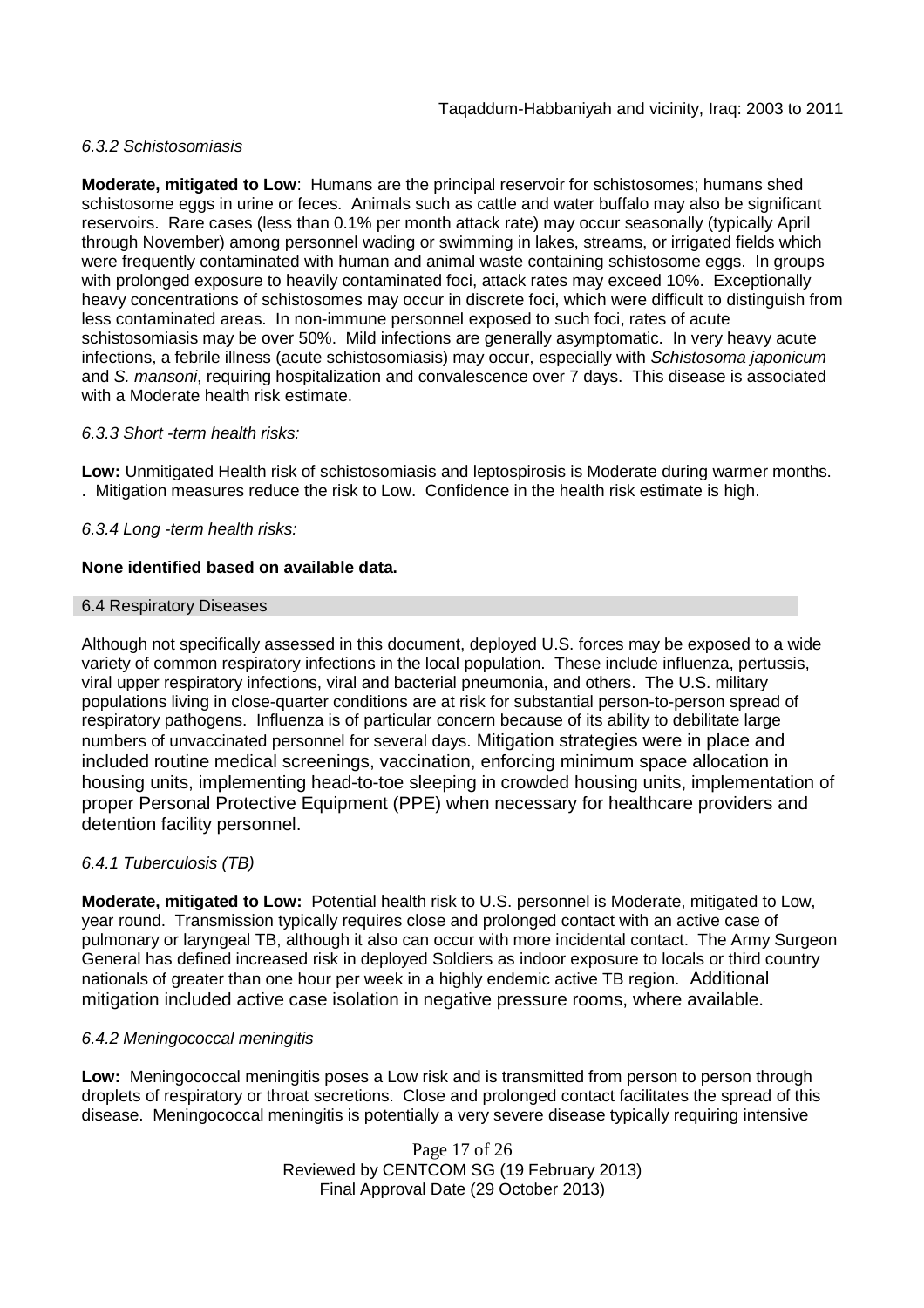care; fatalities may occur in 5-15% of cases.

### *6.4.3 Short-term health risks:*

**Low:** Moderate (TB) to Low (for meningococcal meningitis). Overall risk was reduced to Low with mitigation measures. Confidence in the health risk estimate is high.

## *6.4.4 Long-term health risks:*

**None identified based on available data.** Tuberculosis is evaluated as part of the Post Deployment Health Assessment (PDHA). A TB skin test is required post-deployment if potentially exposed and is based upon individual service policies.

#### 6.5 Animal-Contact Diseases

## *6.5.1 Rabies*

**Moderate, mitigated to Low:** Rabies posed a year-round moderate risk. Occurrence in local animals was well above U.S. levels due to the lack of organized control programs. Dogs were the primary reservoir of rabies in Iraq, and a frequent source of human exposure. In June 2008, the New Jersey Health department in The United States reported a confirmed case of rabies in a mixed-breed dog recently imported from Iraq. Rabies is transmitted by exposure to the virus-laden saliva of an infected animal, typically through bites, but could occur from scratches contaminated with the saliva. No cases of rabies acquired in Iraq have been identified in US Service Members to date. The vast majority (>99%) of persons who develop rabies disease will do so within a year after a risk exposure, there have been rare reports of individuals presenting with rabies disease up to six years or more after their last known risk exposure. Mitigation strategies included command emphasis of CENTCOM GO 1B, reduction of animal habitats, active pest management programs, and timely treatment of feral animal scratches/bites.

#### *6.5.2 Anthrax*

**Low:** Anthrax cases are rare in indigenous personnel, and pose a Low risk to U.S. personnel. Anthrax is a naturally occurring infection; cutaneous anthrax is transmitted by direct contact with infected animals or carcasses, including hides. Eating undercooked infected meat may result in contracting gastrointestinal anthrax. Pulmonary anthrax is contracted through inhalation of spores and is extremely rare. Mitigation measures included consuming approved food sources, proper food preparation and cooking temperatures, avoidance of animals and farms, dust abatement when working in these areas, vaccinations, and proper PPE for personnel working with animals.

#### *6.5.3 Q-Fever*

**Moderate, mitigated to Low:** Potential health risk to U.S. personnel is Moderate, but mitigated to Low, year round. Rare cases are possible among personnel exposed to aerosols from infected animals, with clusters of cases possible in some situations. Significant outbreaks (affecting 1-50%) can occur in personnel with heavy exposure to barnyards or other areas where animals are kept. Unpasteurized milk may also transmit infection. The primary route of exposure is respiratory, with an infectious dose as low as a single organism. Incidence could result in debilitating febrile illness, sometimes presenting as pneumonia, typically requiring 1 to 7 days of inpatient care followed by return to duty. Mitigation strategies in place as listed in paragraph 6.5.2 except for vaccinations.

> Page 18 of 26 Reviewed by CENTCOM SG (19 February 2013) Final Approval Date (29 October 2013)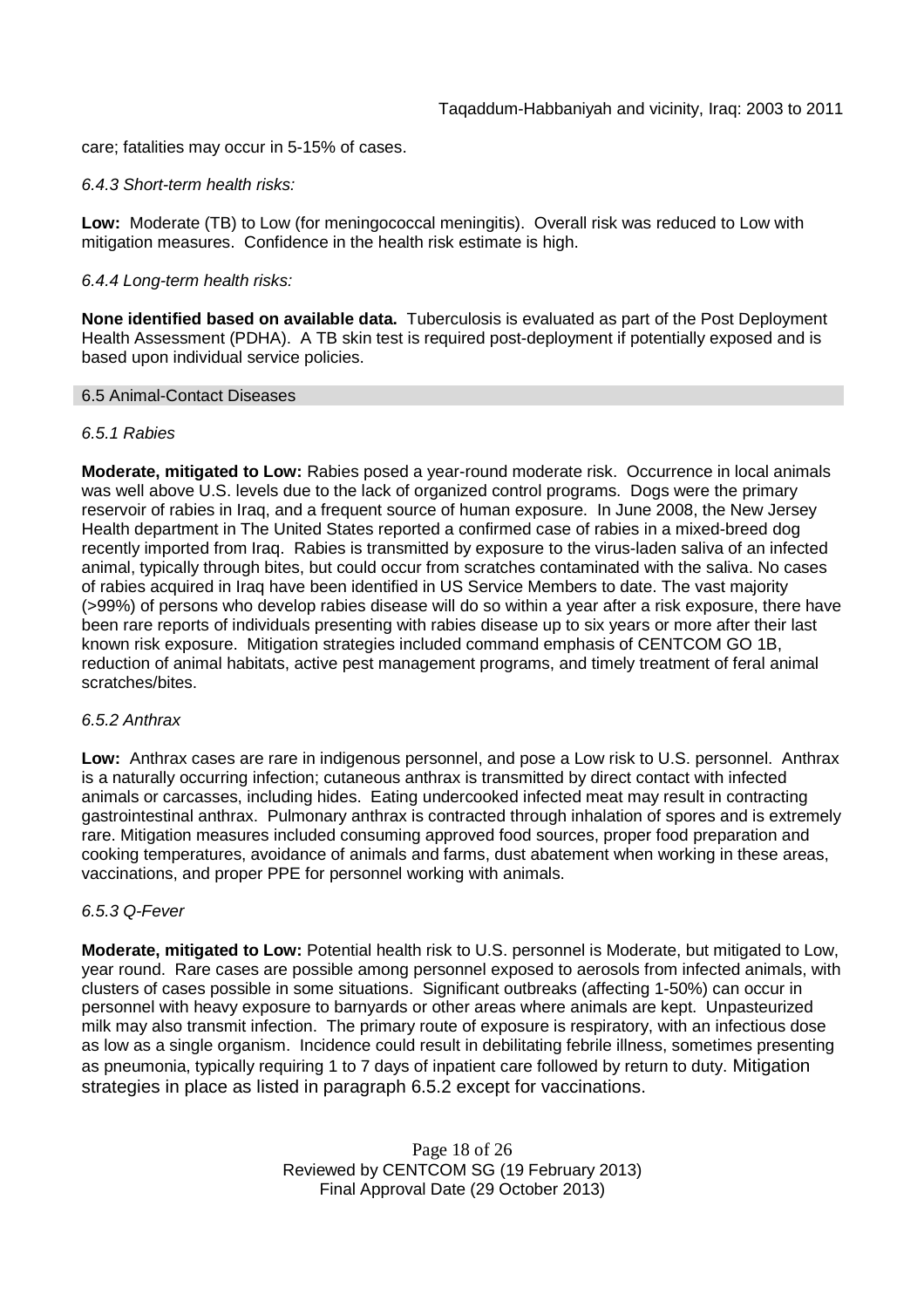## *6.5.4 H5N1 avian influenza*

**Low:** Potential health risk to U.S. personnel is Low. Although H5N1 avian influenza (AI) is easily transmitted among birds, bird-to-human transmission is extremely inefficient. Human-to-human transmission appears to be exceedingly rare, even with relatively close contact. Extremely rare cases (less than 0.01% per month attack rate) could occur. Incidence could result in very severe illness with fatality rate higher than 50 percent in symptomatic cases. Mitigation strategies included avoidance of birds/poultry and proper cooking temperatures for poultry products.

## *6.5.5* Short-term health risks:

**Low:** The short-term unmitigated risk is Moderate for rabies, and Q-fever, to Low for anthrax, and H5N1 avian influenza. Mitigation measures reduced the overall risk to Low. Confidence in risk estimate is high.

6.5.6 Long-term health risks:

**Low:** A Low long term risk exists for rabies because, in rare cases, the incubation period for rabies can be several years.

## **7 Venomous Animal/Insect**

All information was taken directly from the Clinical Toxinology Resources web site from the University of Adelaide, Australia (Reference 2). The species listed below have home ranges that overlap the location of Taqaddum-Habbaniyah and vicinity, and may present a health risk if they are encountered by personnel. See Section 9 for more information about pesticides and pest control measures.

#### 7.1 Spiders

 *Latrodectus pallidus*: Clinical effects uncertain, but related to medically important species, therefore major envenoming cannot be excluded.

#### 7.2 Scorpions

- *Androctonus crassicauda (black scorpion): Severe envenoming possible and potentially lethal, however most stings cause only severe local pain.*
- *Buthacus leptochelys*, *Buthacus macrocentrus*, *Compsobuthus matthiesseni*, *Compsobuthus werneri* and *Orthochirus scrobiculosus*: Clinical effects unknown; there are a number of dangerous Buthid scorpions, but ther are also some known to cause minimal effects only. Without clinical data it is unclear where this species fits within that spectrum.
- *Euscorpius italicus* and *Scorpio maurus*: Mild envenoming only, not likely to prove lethal.
- *Hemiscorpius lepturus*: Severe envenoming possible, potentially lethal.
- *Hottentotta saulcyi*, *Hottentotta scaber*, and *Hottentotta schach*: Moderate envenoming possible but unlikely to prove lethal.

Page 19 of 26 Reviewed by CENTCOM SG (19 February 2013) Final Approval Date (29 October 2013)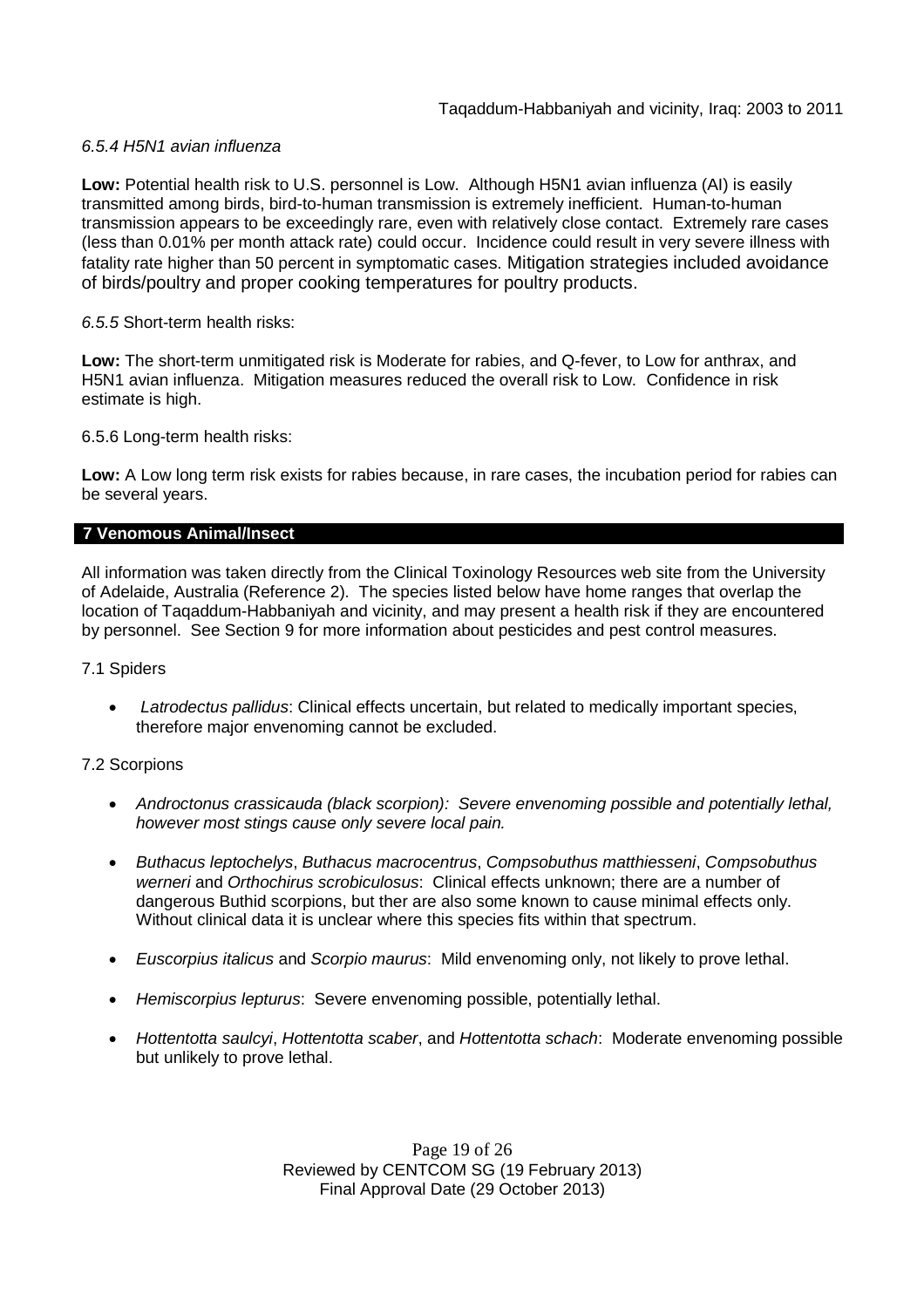## 7.3 Snakes

- *Cerastes gasperettii*: Potentially lethal envenoming, though unlikely.
- *Hemorrhois ravergieri*, *Malpolon monspessulanus*, *Psammophis schokari*, *Pseudocyclophis persicus* and *Telescopus tessellatus*: Clinical effects unknown, but unlikely to cause significant envenoming.
- *Macrovipera lebetina* subspecies e*uphratica* and subspecies *obtusa,and Vipera albicornuta*: Severe envenoming possible, potentially lethal.
- *Walterinnesia aegyptia*: Clinical effects unknown, but potentially lethal envenoming, though unlikely, cannot be excluded.

*7.4* Short-term health risk:

**Low:** If encountered, effects of venom vary with species from mild localized swelling (e.g. *S. maurus*) to potentially lethal effects (e.g. *V. albicornuta*). See effects of venom above. Mitigation strategies included avoiding contact, proper wear of uniform (especially footwear), and timely medical treatment. Confidence in the health risk estimate is low (Reference 9, Table 3-6).

7.5 Long-term health risk:

## **None identified.**

## **8 Heat/Cold Stress**

#### 8.1 Heat

Summer (June - September) monthly mean daily maximum temperatures range from 95 °F to 104 °F with an average temperature of 100 °F based on historical climatological data from the U.S. Air Force Combat Climatology Center, 14<sup>th</sup> Weather Squadron. The health risk of heat stress/injury based on temperatures alone is Low (< 78 °F) from November – March, Moderate (78-81.9°F) in April, high in October and extremely high  $(\geq 88^\circ F)$  from May – September. However, work intensity and clothing/equipment worn pose greater health risk of heat stress/injury than environmental factors alone (Reference 6). Managing risk of hot weather operations included monitoring work/rest periods, proper hydration, and taking individual risk factors (e.g. acclimation, weight, and physical conditioning) into consideration. Risk of heat stress/injury was reduced with preventive measures

## 8.1.1 Short-term health risk:

**Low to High, mitigated to Low:** The risk of heat injury was reduced to low through preventive measures such as work/rest cycles, proper hydration and nutrition, and monitoring Wet Bulb Globe Temperature (WBGT). Risk of heat injury in unacclimatized or susceptible populations (older, previous history of heat injury, poor physical condition, underlying medical/health conditions), and those under operational constraints (equipment, PPE, vehicles) is High from May – October, Moderate in April and Low from November – March. Confidence in the health risk estimate is low (Reference 9, Table 3-6).

8.1.2 Long-term health risk:

Page 20 of 26 Reviewed by CENTCOM SG (19 February 2013) Final Approval Date (29 October 2013) **Low:** The long-term risk is Low. However, the risk may be greater for certain susceptible persons– those older (i.e., greater than 45 years), in lesser physical shape, or with underlying medical/health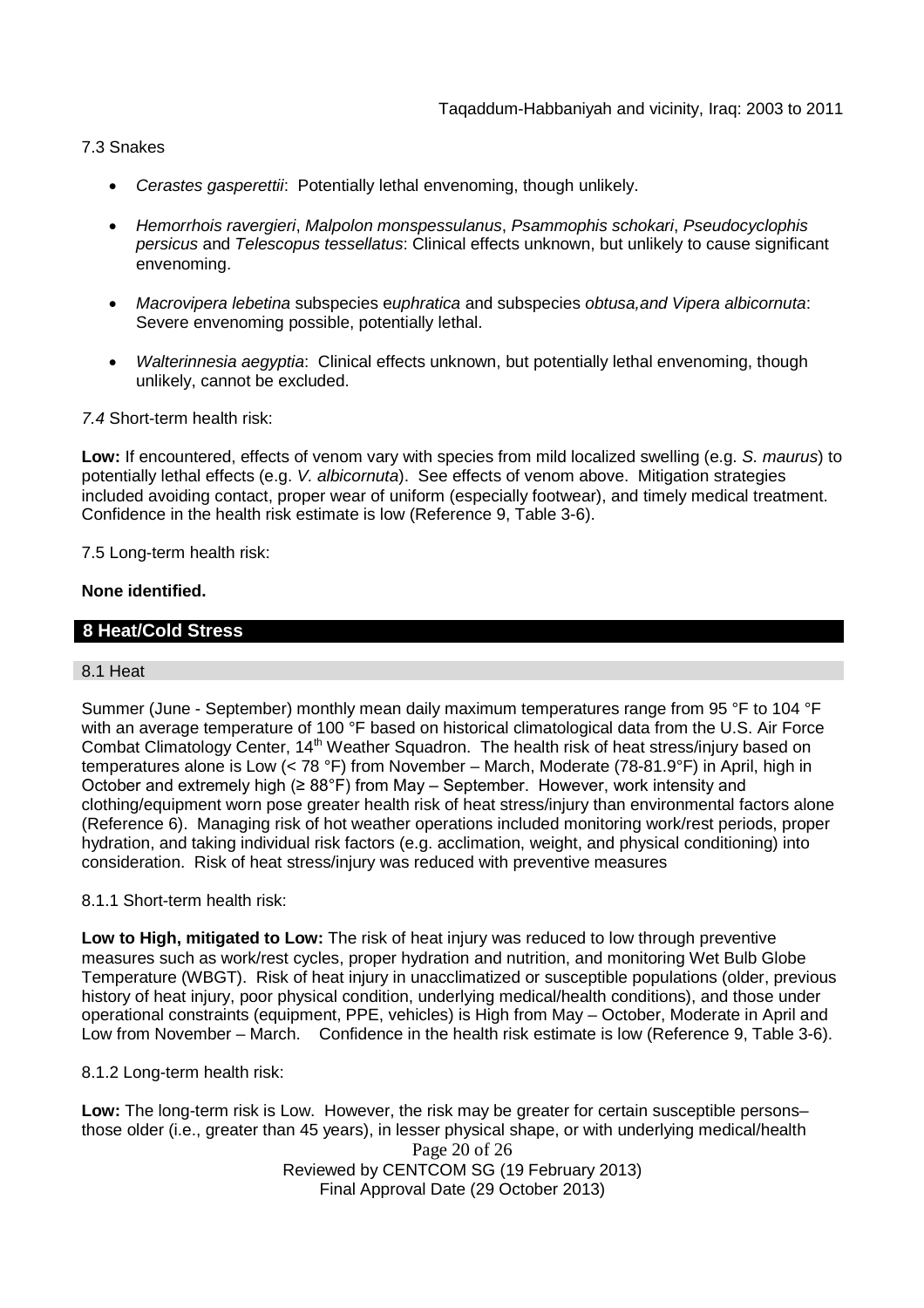conditions. Long-term health implications from heat injuries are rare but may occur, especially from more serious injuries such as heat stroke. It is possible that high heat in conjunction with various chemical exposures may increase long-term health risks, though specific scientific evidence is not conclusive. Confidence in these risk estimates is medium (Reference 9, Table 3-6).

#### 8.2 Cold

## 8.2.1 Short-term health risks:

Winter (December - March) mean daily minimum temperatures range from 55 °F to 67 °F with an average temperature of 43 °F based on historical climatological data from the U.S. Air Force Combat Climatology Center, 14<sup>th</sup> Weather Squadron. Because even on warm days a significant drop in temperature after sunset by as much as 40 °F can occur, there is a risk of cold stress/injury from December – February. The risk assessment for Non-Freezing Cold Injuries (NFCI), such as chilblain, trench foot, and hypothermia, is Low based on historical temperature and precipitation data. Frostbite is unlikely to occur because temperatures rarely drop below freezing. However, personnel may encounter significantly lower temperatures during field operations at higher altitudes. As with heat stress/injuries, cold stress/injuries are largely dependent on operational and individual factors instead of environmental factors alone.

**Low:** The health risk of cold injury is Low. Confidence in the health risk estimate is medium.

8.1.2 Long-term health risk:

**Low:** The health risk of cold injury is Low. Confidence in the health risk estimate is high

## **9 Noise**

#### 9.1 Continuous

No specific hazard sources were documented in the DOEHRS or MESL from 18 October 2003 through 31 December 2011 timeframe.

9.1.1 Short and long-term health risks:

#### **Not evaluated**

#### 9.2 Impulse

No specific hazard sources were documented in the DOEHRS or MESL from 18 October 2003 through 31 December 2011 timeframe.

9.2.1 Short-term and Long-term health risks:

#### **Not evaluated**.

## **10 Unique Incidents/Concerns**

#### 10.1 Potential environmental contamination sources

DoD personnel are exposed to various chemical, physical, ergonomic, and biological hazards in the course of performing their mission. These types of hazards depend on the mission of the unit and the

> Page 21 of 26 Reviewed by CENTCOM SG (19 February 2013) Final Approval Date (29 October 2013)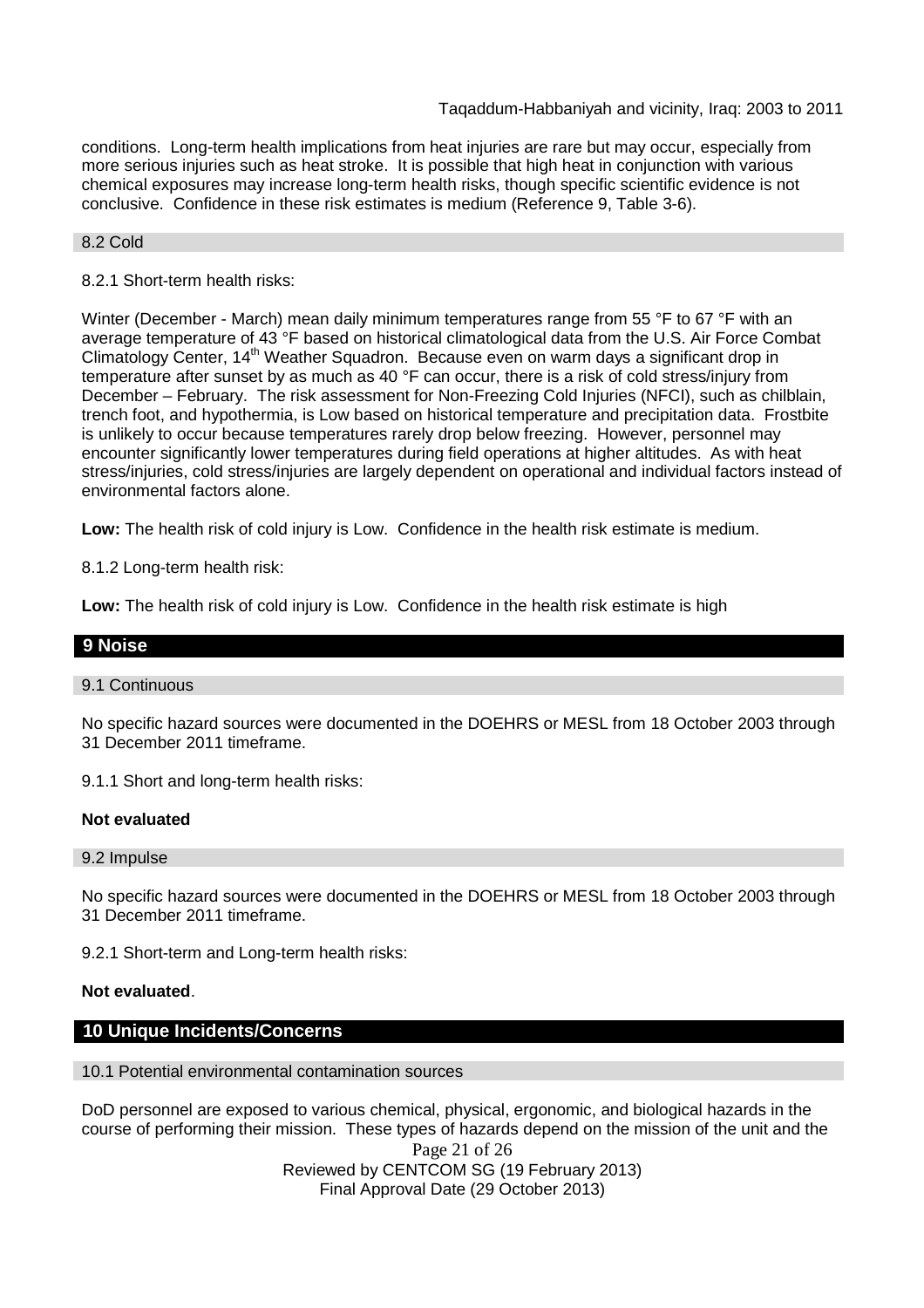operations and tasks which the personnel are required to perform to complete their mission. The health risk associated with these hazards depends on a number of elements including what materials are used, how long the exposure last, what is done to the material, the environment where the task or operation is performed, and what controls are used. The hazards can include exposures to heavy metal particulates (e.g. lead, cadmium, manganese, chromium, and iron oxide), solvents, fuels, oils, and gases (e.g. carbon monoxide, carbon dioxide, oxides of nitrogen, and oxides of sulfur). Most of these exposures occur when performing maintenance task such as painting, grinding, welding, engine repair, or movement through contaminated areas. Exposures to these occupational hazards can occur through inhalation (air), skin contact, or ingestion; however exposures through air are generally associated with the highest health risk.

## 10.2 Waste Sites/Waste Disposal

No specific hazard sources were documented in the DOEHRS or MESL from 18 October 2003 through 31 December 2011 timeframe.

## 10.3 Fuel/petroleum products/industrial chemical spills

No specific hazard sources were documented in the DOEHRS or MESL from 18 October 2003 through 31 December 2011 timeframe.

#### 10.4 Pesticides/Pest Control:

The health risk of exposure to pesticide residues is considered within the framework of typical residential exposure scenarios, based on the types of equipment, techniques, and pesticide products that have been employed, such as enclosed bait stations for rodenticides, various handheld equipment for spot treatments of insecticides and herbicides, and a number of ready-to-use (RTU) methods such as aerosol cans and baits. The control of rodents required the majority of pest management inputs, with the acutely toxic rodenticides staged as solid formulation lethal baits placed in tamper-resistant bait stations indoors and outdoors throughout cantonment areas. Nuisance insects, including biting and stinging insects such as bees, wasps, and ants, also required significant pest management inputs. Use of pesticides targeting against these pests generally involved selection of compounds with low mammalian toxicity and short-term residual using pinpoint rather than broadcast application techniques. No specific hazard sources were documented in DOEHRS or MESL data portal. A total of 12 monthly pesticide application reports in the MESL data portal for Taqaddum-Habbaniyah (January through July 2006) list the usage of pesticides on the site. For each pesticide product applied during this period, the USEPA approved label has been archived, providing a framework how each pesticide handled and applied (see below).

#### 10.4.1 Rodenticides

Bromadiolone and Brodifacoum were used to control rodents.

## 10.4.2 Insecticides

Insecticides used to control ants, bees, crickets, fleas, flies, lice, mosquitoes, spiders, termites, and wasps incude: Pyrethrins, Piperonyl Butoxide, Abamectin B1, Methomyl, Z-9 Tricosene, Bacillus thuringiensis subspecies israelensis, Lambda-cyhalothrin, Cypermethrin, Polybutylenes, Polyisobutylenes, Imidacloprid and ß-Cyfluthrin.

> Page 22 of 26 Reviewed by CENTCOM SG (19 February 2013) Final Approval Date (29 October 2013)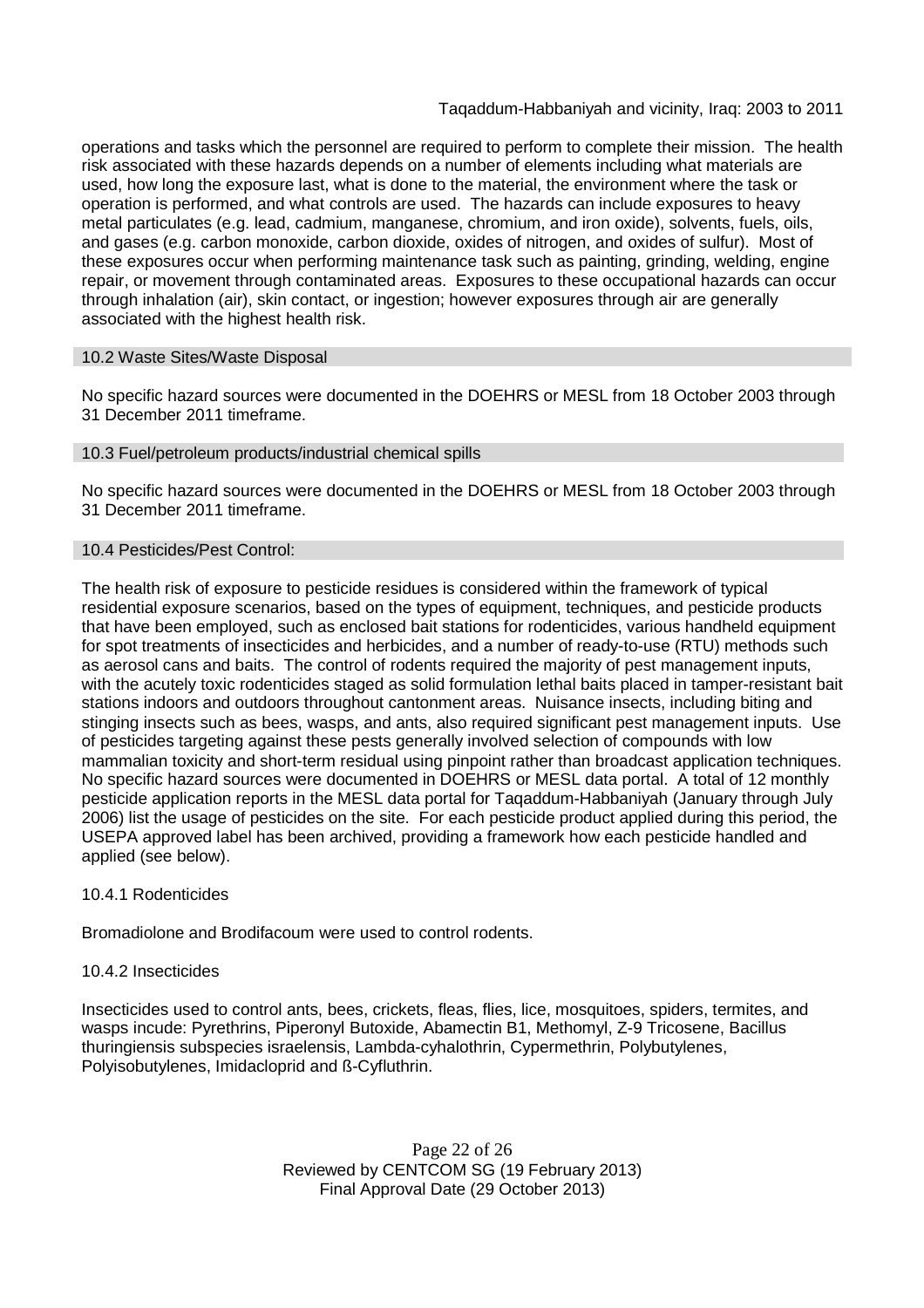*10.4.3* Short-term and Long-term health risks

**Low:** Long term health risk is Low. Confidence in the health risk assessment is medium (Reference 9, Table 3-6).

#### 10.5 Asbestos

No specific hazard sources were documented in the DOEHRS or MESL from 18 October 2003 through 31 December 2011 timeframe.

#### 10.6 Lead Based Paint

No specific hazard sources were documented in the DOEHRS or MESL from 18 October 2003 through 31 December 2011 timeframe.

## 10.7 Burn Pit

While not specific to Taqaddum-Habbaniyah and vicinity, the consolidated epidemiological and environmental sampling and studies on burn pits that have been conducted as of the date of this publication have been unable to determine whether an association does or does not exist between exposures to emissions from the burn pits and long-term health effects (Reference 7). The committee's review of the literature and the data suggests that service in Iraq or Afghanistan (i.e., a broader consideration of air pollution than exposure only to burn pit emissions) may be associated with longterm health effects, particularly in susceptible (e.g., those who have asthma) or highly exposed subpopulations, such as those who worked at the burn pit. Such health effects would be due mainly to high ambient concentrations of PM from both natural and anthropogenic sources, including military sources. If that broader exposure to air pollution turns out to be relevant, potentially related health effects of concern are respiratory and cardiovascular effects and cancer. Susceptibility to the PM health effects could be exacerbated by other exposures, such as stress, smoking, local climatic conditions, and co-exposures to other chemicals that affect the same biologic or chemical processes. Individually, the chemicals measured at burn pit sites in the study were generally below concentrations of health concern for general populations in the United States. However, the possibility of exposure to mixtures of the chemicals raises the potential for health outcomes associated with cumulative exposure to combinations of the constituents of burn pit emissions and emissions from other sources.

10.7.1 Particulate matter, less than 2.5 micrometers (PM $_{2.5}$ )

10.7.2 Exposure Guidelines:

Short Term (24-hour) PM $_{2.5}$  (µg/m $^3$ 

- Negligible MEG = 65 Negligible MEG = 15
- 
- Critical MEG  $= 500$

): Long-term PM<sub>2.5</sub> MEG ( $\mu$ g/m<sup>3</sup>):

- 
- Marginal MEG =  $250$   $\bullet$  Marginal MEG =  $65$

10.7.2.1 Sample data/Notes:

A total of 2 valid PM<sub>2.5</sub> air samples were collected in 2009. The range of 24-hour PM<sub>10</sub> concentrations was 303 μg/m<sup>3</sup> – 993 μg/m<sup>3</sup> with an average concentration of 648 μg/m<sup>3</sup>.

10.7.2.2 Short and Long-term health risks:

Page 23 of 26 Reviewed by CENTCOM SG (19 February 2013) Final Approval Date (29 October 2013)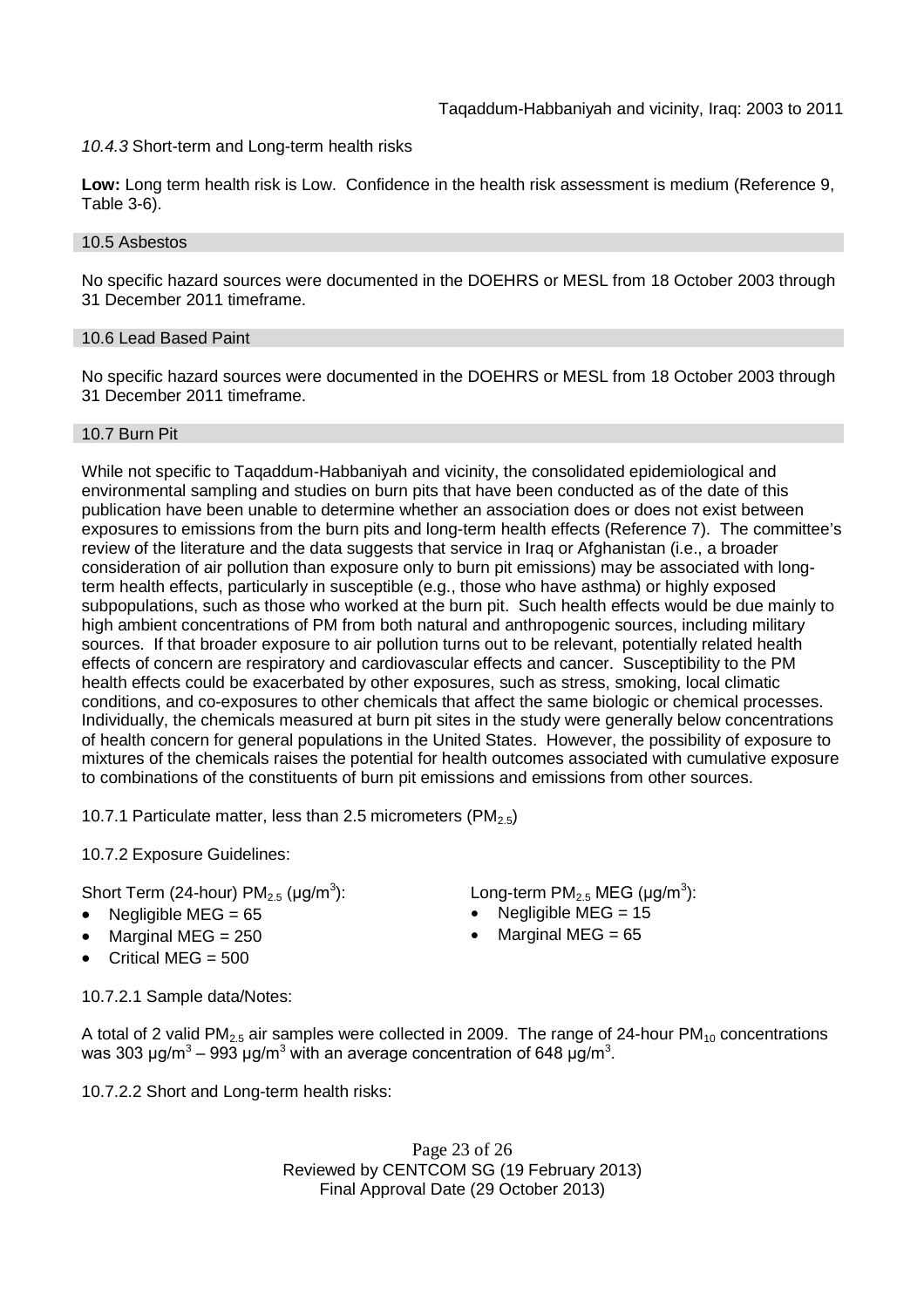Taqaddum-Habbaniyah and vicinity, Iraq: 2003 to 2011

The average and peak PM<sub>2.5</sub> concentrations were above the short-term PM<sub>2.5</sub> critical MEG of 500 ug/m<sup>3</sup>; however, there were insufficient data to fully characterize risk for these samples. Also, samples were taken downwind during burn pit operation and are not representative of ambient conditions.

> Page 24 of 26 Reviewed by CENTCOM SG (19 February 2013) Final Approval Date (29 October 2013)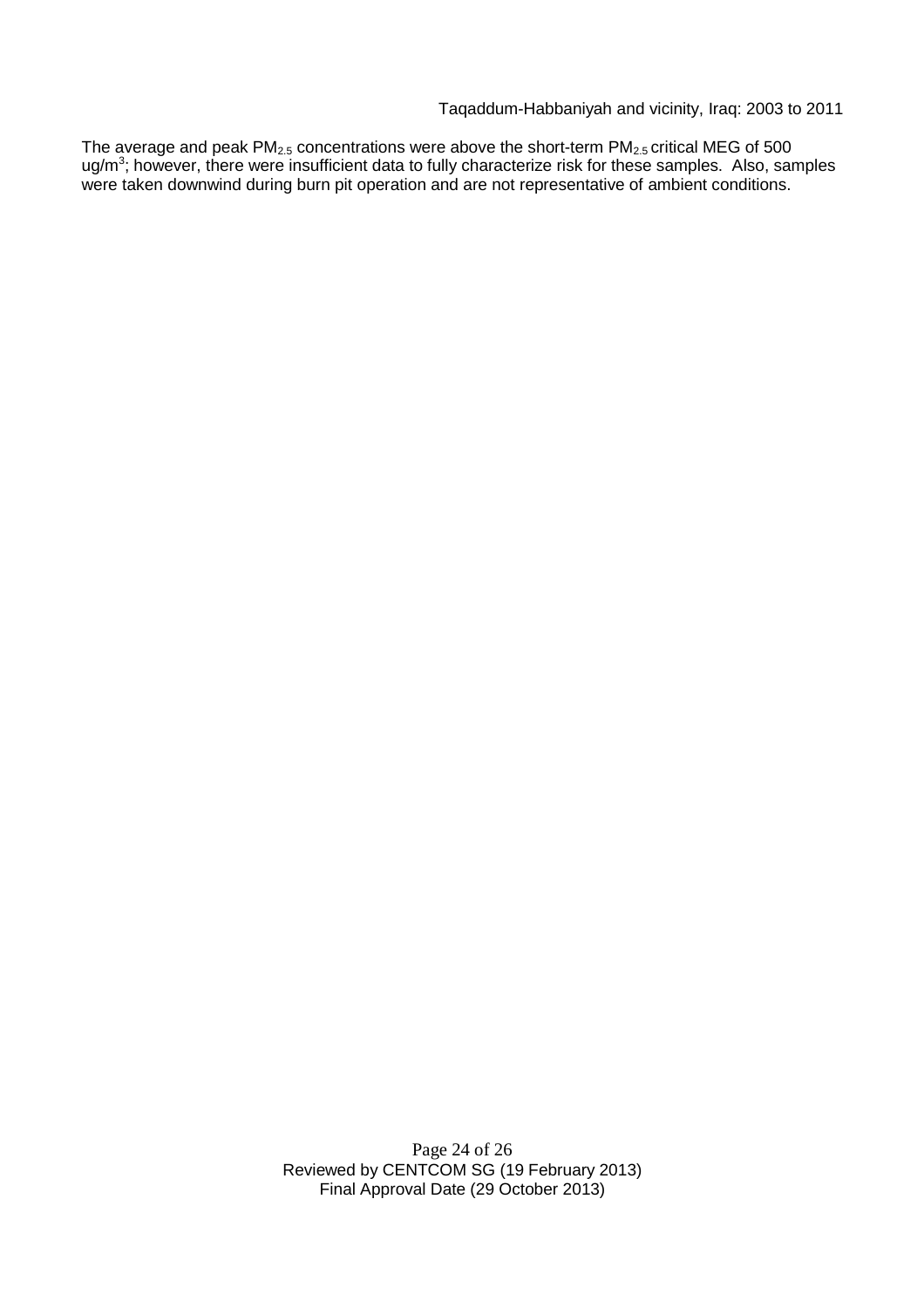## **11 References<sup>1</sup>**

- 1. Casarett and Doull's Toxicology: the Basic Science of Poisons, Chapter 2- Principles of Toxicology; Fifth Edition, McGraw Hill, New York.
- 2. Clinical Toxinology Resources: http://www.toxinology.com/. University of Adelaide, Australia.
- 3. Defense Occupational and Environmental Health Readiness System (referred to as the DOEHRS-EH database) at https://doehrs-ih.csd.disa.mil/Doehrs/. Department of Defense (DoD) Instruction 6490.03, *Deployment Health*, 2006.
- 4. DoDI 6055.05, Occupational and Environmental Health, 2008.
- 5. DoD MESL Data Portal: https://mesl.apgea.army.mil/mesl/.Some of the data and reports used may be classified or otherwise have some restricted distribution.
- 6. Goldman RF. 2001. Introduction to heat-related problems in military operations. *In*: Textbook of military medicine: medical aspects of harsh environments Vol. 1, Pandolf KB, and Burr RE (Eds.), Office of the Surgeon General, Department of the Army, Washington DC.
- 7. IOM (Institute of Medicine). 2011*.* Long-term health consequences of exposure to burn pits in Iraq and Afghanistan*.* Washington, DC: The National Academies Press.
- 8. Joint Staff Memorandum (MCM) 0028-07, Procedures for Deployment Health Surveillance, 2007.
- 9. USA PHC TG230, June 2010 Revision.
- 10. USACHPPM. 2008. Particulate Matter Factsheet; 64-009-0708, 2008.
- 11. Modification 11 to United States Central Command Individual Protection and Individual Unit Deployment Policy, 2 December 2011.
- 12. Iraq Survey Group. 2004. Comprehensive Report of the Special Advisor to the DCI on Iraq's WMD. Central Intelligence Agency. 30 September 2004.

Page 25 of 26 Reviewed by CENTCOM SG (19 February 2013) Final Approval Date (29 October 2013)

 $^1$  NOTE. The data are currently assessed using the 2010 TG230. The general method involves an initial review of the data which eliminates all chemical substances not detected above 1-yr negligible MEGs. Those substances screened out are not considered acute or chronic health hazards so are not assessed further. For remaining substances, acute and chronic health effects are evaluated separately for air water (soil is only evaluated for long term risk). This is performed by deriving separate short-term and long term population exposure level and estimates (referred to as population exposure point concentrations (PEPC)) that are compared to MEGs derived for similar exposure durations. If less than or equal to negligible MEG the risk is Low. If levels are higher than negligible then there is a chemical-specific toxicity and exposure evaluation by appropriate SMEs, which includes comparison to any available marginal, critical or catastrophic MEGs. For drinking water 15 L/day MEGs are used for the screening while site specific 5-15 L/day are used for more detailed assessment. For nondrinking water (such as that used for personal hygiene or cooking) the 'consumption rate' is limited to 2 L/day (similar to the EPA) which is derived by multiplying the 5 L/day MEG by a factor of 2.5. This value is used to conservatively assess non drinking uses of water.